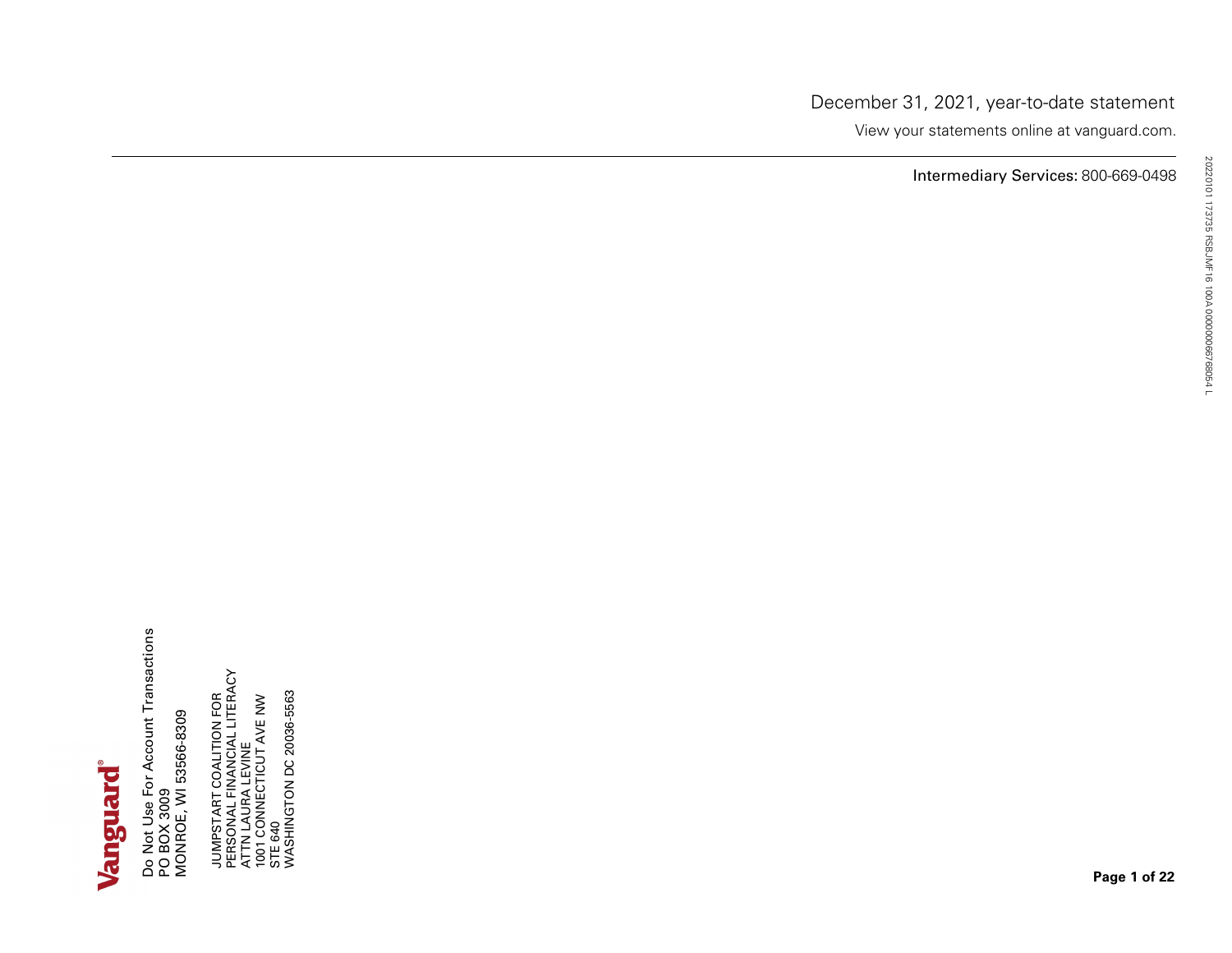#### Intermediary Services: 800-669-0498

# Statement overview **\$2,570,866.72**

|                             |                        |                        |           |              |                                                                                  | Intermediary Services: 800-669-0498 |
|-----------------------------|------------------------|------------------------|-----------|--------------|----------------------------------------------------------------------------------|-------------------------------------|
| Statement overview          |                        |                        |           |              | Total value of all accounts as of December 31, 2021                              | \$2,570,866.72                      |
| <b>Accounts</b>             | Value on<br>12/31/2020 | Value on<br>12/31/2021 | Asset mix |              |                                                                                  | Value on<br>12/31/2021              |
| JUMPSTART COALITION FOR     |                        |                        |           | 65.2% Stocks |                                                                                  | \$1,676,676.30                      |
| PERSONAL FINANCIAL LITERACY |                        |                        |           |              | 34.8% Bonds                                                                      | 894,190.42                          |
| <b>Organization account</b> | \$2,477,638.92         | \$2,570,866.72         |           | $0.0\%$      | Short-term reserves                                                              | 0.00                                |
|                             |                        |                        |           |              | 0.0% Other                                                                       | 0.00                                |
|                             |                        |                        |           |              | Your asset mix percentages are based on your holdings as of the prior month-end. |                                     |
|                             |                        |                        |           |              |                                                                                  |                                     |
|                             |                        |                        |           |              |                                                                                  |                                     |
|                             |                        |                        |           |              |                                                                                  |                                     |
|                             |                        |                        |           |              |                                                                                  |                                     |
|                             |                        |                        |           |              |                                                                                  |                                     |
|                             |                        |                        |           |              |                                                                                  |                                     |
|                             |                        |                        |           |              |                                                                                  |                                     |
|                             |                        |                        |           |              |                                                                                  |                                     |

#### **\$2,570,866.72**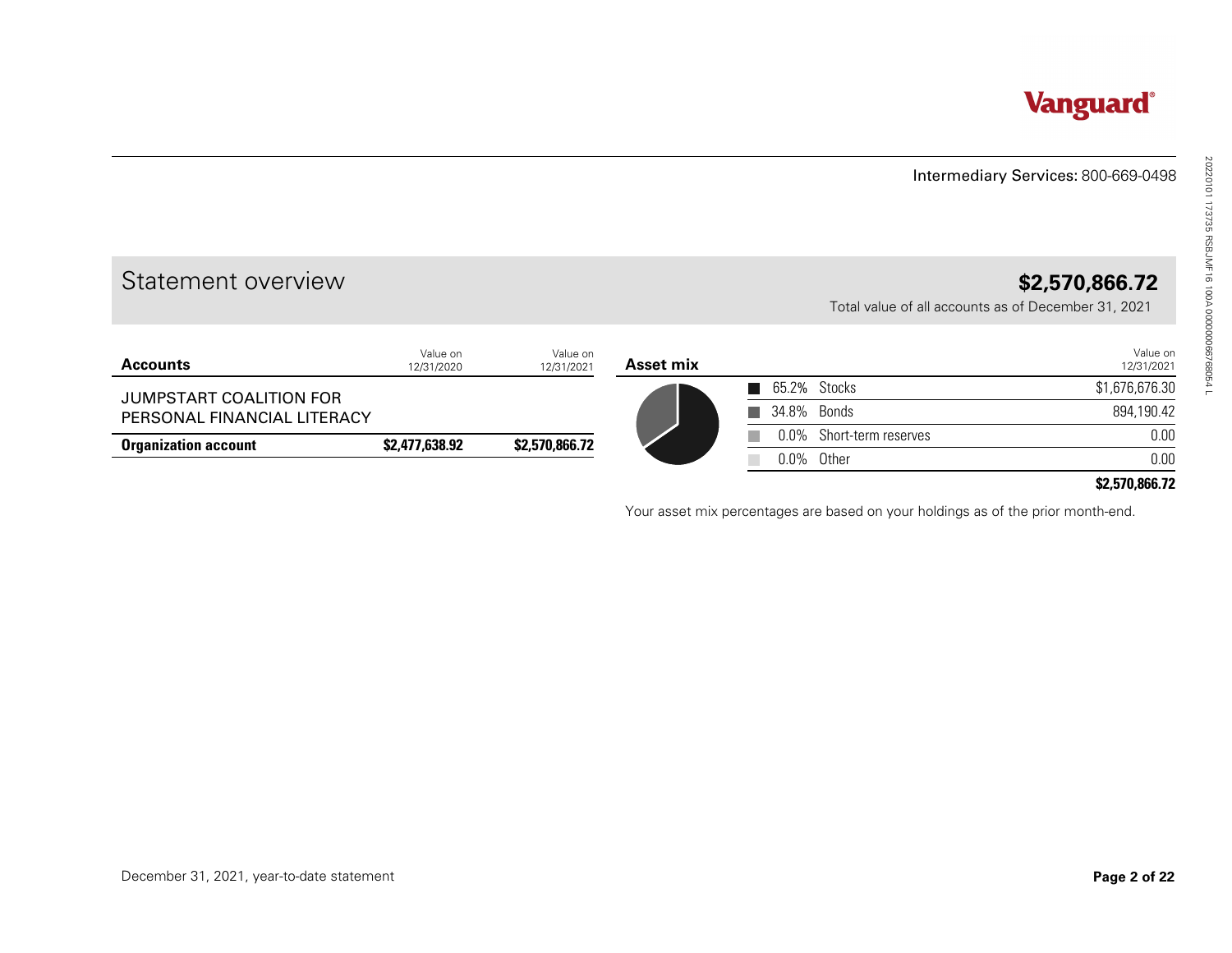## Organization account

#### JUMPSTART COALITION FOR PERSONAL FINANCIAL LITERACY

### Account overview **\$2,570,866.72**

#### **Year-to-date income**

| Taxable income    | \$106,641.43 |
|-------------------|--------------|
| Nontaxable income | 0.00         |
| <b>Total</b>      | \$106,641.43 |

#### **Balances and holdings for Vanguard funds**

|                                                                                                                                                | Organization account                                                                                                                                                                                                                                                                                                                                                                                                             |                  |                            |                          | Intermediary Services: 800-669-0498         |                                      |
|------------------------------------------------------------------------------------------------------------------------------------------------|----------------------------------------------------------------------------------------------------------------------------------------------------------------------------------------------------------------------------------------------------------------------------------------------------------------------------------------------------------------------------------------------------------------------------------|------------------|----------------------------|--------------------------|---------------------------------------------|--------------------------------------|
|                                                                                                                                                | JUMPSTART COALITION FOR PERSONAL FINANCIAL LITERACY                                                                                                                                                                                                                                                                                                                                                                              |                  |                            |                          |                                             |                                      |
|                                                                                                                                                |                                                                                                                                                                                                                                                                                                                                                                                                                                  |                  |                            |                          |                                             |                                      |
|                                                                                                                                                | Account overview                                                                                                                                                                                                                                                                                                                                                                                                                 |                  |                            |                          |                                             | \$2,570,866.72                       |
|                                                                                                                                                |                                                                                                                                                                                                                                                                                                                                                                                                                                  |                  |                            |                          | Total account value as of December 31, 2021 |                                      |
|                                                                                                                                                | Year-to-date income                                                                                                                                                                                                                                                                                                                                                                                                              |                  |                            |                          |                                             |                                      |
| Taxable income                                                                                                                                 |                                                                                                                                                                                                                                                                                                                                                                                                                                  | \$106,641.43     |                            |                          |                                             |                                      |
| Nontaxable income                                                                                                                              |                                                                                                                                                                                                                                                                                                                                                                                                                                  | 0.00             |                            |                          |                                             |                                      |
| <b>Total</b>                                                                                                                                   |                                                                                                                                                                                                                                                                                                                                                                                                                                  | \$106,641.43     |                            |                          |                                             |                                      |
|                                                                                                                                                | <b>Balances and holdings for Vanguard funds</b>                                                                                                                                                                                                                                                                                                                                                                                  |                  |                            |                          |                                             |                                      |
|                                                                                                                                                |                                                                                                                                                                                                                                                                                                                                                                                                                                  |                  |                            |                          |                                             |                                      |
|                                                                                                                                                |                                                                                                                                                                                                                                                                                                                                                                                                                                  |                  |                            |                          |                                             |                                      |
|                                                                                                                                                | Beginning on January 1, 2012, new tax rules on taxable (nonretirement) mutual fund accounts (excluding money market funds) require Vanguard to track cost basis<br>information for shares acquired and subsequently sold, on or after that date. Unless you select another method, sales of Vanguard mutual funds, but not ETFs, will<br>default to the average cost method. For more information, visit vanguard.com/costbasis. |                  |                            |                          |                                             |                                      |
| Symbol                                                                                                                                         | Name                                                                                                                                                                                                                                                                                                                                                                                                                             | Fund and account | Average price<br>per share | Total cost               | Balance on<br>12/31/2020                    | 12/31/2021                           |
|                                                                                                                                                | <b>Explorer Fund Admiral</b>                                                                                                                                                                                                                                                                                                                                                                                                     | 5024-88073771375 |                            |                          | \$85,347.43                                 | Balance on<br>\$0.00                 |
|                                                                                                                                                | Inter-Term Invest-Gr Adm                                                                                                                                                                                                                                                                                                                                                                                                         | 0571-88073771375 |                            |                          | 68,866.69                                   | 0.00                                 |
|                                                                                                                                                | LifeStrategy Growth Fund                                                                                                                                                                                                                                                                                                                                                                                                         | 0122-88073771375 | 45.42                      | 685,768.42               | 0.00                                        |                                      |
|                                                                                                                                                | LifeStrategy Mod Growth                                                                                                                                                                                                                                                                                                                                                                                                          | 0914-88073771375 | 34.42                      | 1,950,085.14             | 0.00                                        | 670,781.35<br>1,900,085.37           |
|                                                                                                                                                | Long-Term Invest-Gr Adm                                                                                                                                                                                                                                                                                                                                                                                                          | 0568-88073771375 | $\sim$                     |                          | 50,392.04                                   | 0.00                                 |
|                                                                                                                                                | Short-Term Invest-Gr Adm                                                                                                                                                                                                                                                                                                                                                                                                         | 0539-88073771375 |                            |                          | 90,197.49                                   |                                      |
|                                                                                                                                                | <b>Strategic Equity Fund</b>                                                                                                                                                                                                                                                                                                                                                                                                     | 0114-88073771375 | $\overline{\phantom{a}}$   | $\overline{\phantom{a}}$ | 85,898.90                                   |                                      |
|                                                                                                                                                | Tot Intl Bond Ix Admiral                                                                                                                                                                                                                                                                                                                                                                                                         | 0511-88073771375 |                            |                          | 180,998.53                                  |                                      |
|                                                                                                                                                | <b>Tot Intl Stock Ix Admiral</b>                                                                                                                                                                                                                                                                                                                                                                                                 | 0569-88073771375 |                            | $\sim$                   | 757,103.60                                  |                                      |
| <b>VEXRX</b><br><b>VFIDX</b><br>VASGX<br><b>VSMGX</b><br><b>VWETX</b><br><b>VFSUX</b><br>VSEQX<br><b>VTABX</b><br><b>VTIAX</b><br><b>VBTLX</b> | <b>Total Bond Mkt Index Adm</b>                                                                                                                                                                                                                                                                                                                                                                                                  | 0584-88073771375 |                            |                          | 211,073.70                                  | 0.00<br>0.00<br>0.00<br>0.00<br>0.00 |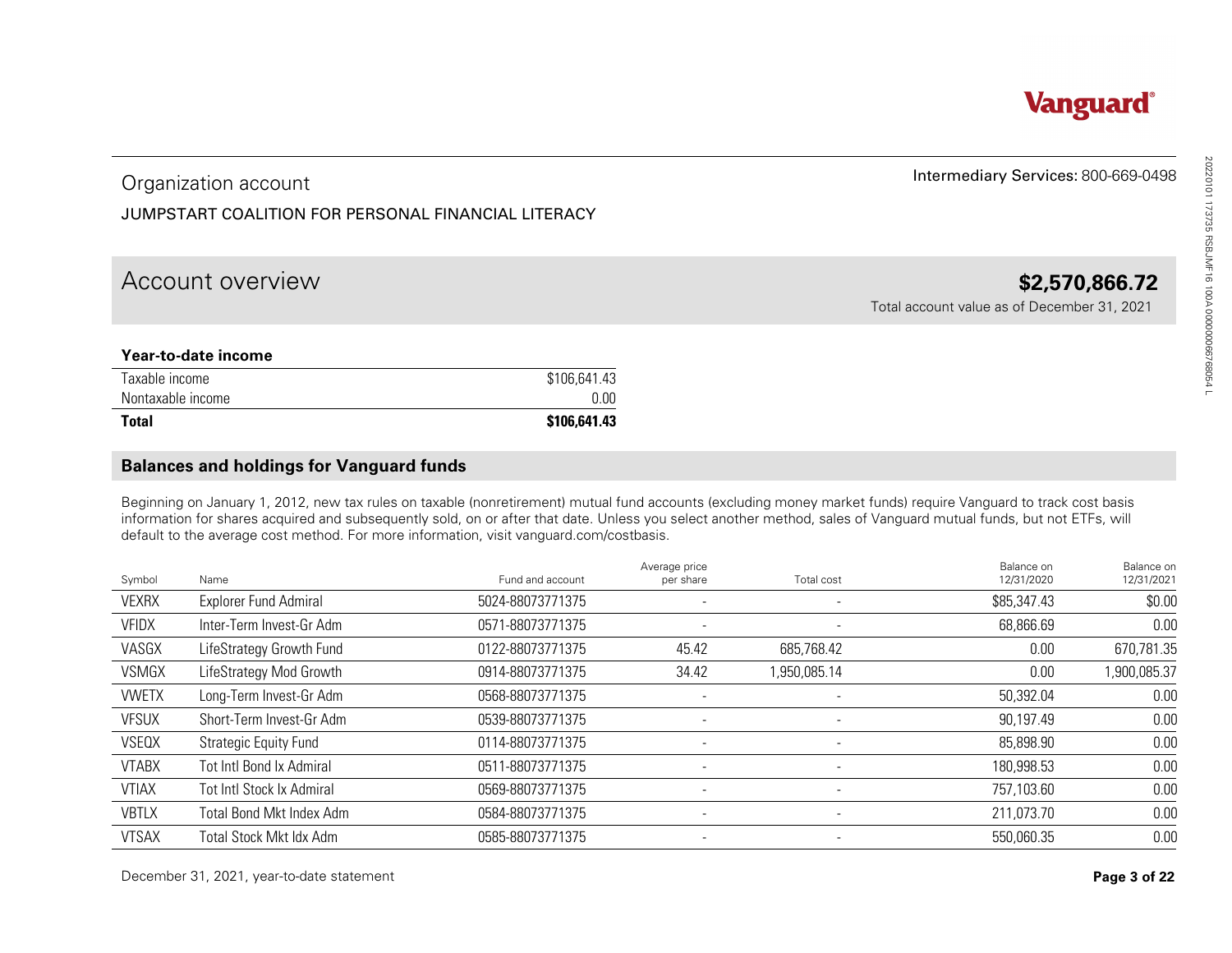#### JUMPSTART COALITION FOR PERSONAL FINANCIAL LITERACY

#### **Balances and holdings for Vanguard funds** continued

| Symbol       | Name                  | Fund and account | Average price<br>per share | Total cost | Balance on<br>12/31/2020 | Balance on<br>12/31/2021 |
|--------------|-----------------------|------------------|----------------------------|------------|--------------------------|--------------------------|
| <b>VWUAX</b> | . Growth Fund Admiral | 0523-88073771375 |                            |            | 197,022.77               | 0.00                     |
| <b>VWNAX</b> | Windsor II Fund Adm   | 0573-88073771375 |                            |            | 200,677.42               | 0.00                     |
|              |                       |                  |                            |            |                          |                          |

#### **Account activity for Vanguard funds**

#### Explorer Fund Admiral 5024-88073771375

|                         | Organization account                                                                                                                               |                  |                            |                      | Intermediary Services: 800-669-0498 |                          |
|-------------------------|----------------------------------------------------------------------------------------------------------------------------------------------------|------------------|----------------------------|----------------------|-------------------------------------|--------------------------|
|                         | JUMPSTART COALITION FOR PERSONAL FINANCIAL LITERACY                                                                                                |                  |                            |                      |                                     |                          |
|                         |                                                                                                                                                    |                  |                            |                      |                                     |                          |
|                         | <b>Balances and holdings for Vanguard funds</b> continued                                                                                          |                  |                            |                      |                                     |                          |
| Symbol                  | Name                                                                                                                                               | Fund and account | Average price<br>per share | Total cost           | Balance on<br>12/31/2020            | Balance on<br>12/31/2021 |
| <b>VWUAX</b>            | U.S. Growth Fund Admiral                                                                                                                           | 0523-88073771375 | ÷,                         | ÷,                   | 197,022.77                          | 0.00                     |
| <b>VWNAX</b>            | Windsor II Fund Adm                                                                                                                                | 0573-88073771375 |                            |                      | 200,677.42                          | 0.00                     |
|                         |                                                                                                                                                    |                  |                            |                      | \$2,477,638.92                      | \$2,570,866.72           |
|                         | <b>Account activity for Vanguard funds</b>                                                                                                         |                  |                            |                      |                                     |                          |
|                         | Explorer Fund Admiral 5024-88073771375                                                                                                             |                  |                            |                      |                                     |                          |
| Purchases               | Withdrawals                                                                                                                                        | <b>Dividends</b> |                            |                      |                                     |                          |
| \$0.00                  | $-$101,466.81$                                                                                                                                     | \$0.00           |                            |                      |                                     |                          |
| Date                    | Transaction                                                                                                                                        | Amount           | Share price                | Shares<br>transacted | Total shares<br>owned               | Value                    |
|                         | Beginning balance on 12/31/2020                                                                                                                    |                  | \$119.72                   |                      | 712.892                             | \$85,347.43              |
| 11/17                   | Wire redemption                                                                                                                                    | $-$ \$2,586.58   | 145.11                     | $-17.825$            | 695.067                             |                          |
| 11/22                   | Exchange to LifeSt Gro                                                                                                                             | $-98,880.23$     | 142.26                     | $-695.067$           | 0.000                               |                          |
|                         | Ending balance on 12/31/2021                                                                                                                       |                  | \$119.06                   |                      | 0.000                               | \$0.00                   |
| <b>TATE &amp; TRYON</b> | Per your request, a copy of this statement has been sent to:<br>WAVEL JOSEPH CPA CGMA<br>DAVID CALIMLIM<br>2021 L STREET NW<br>WASHINGTON DC 20036 |                  |                            |                      |                                     |                          |



#### Intermediary Services: 800-669-0498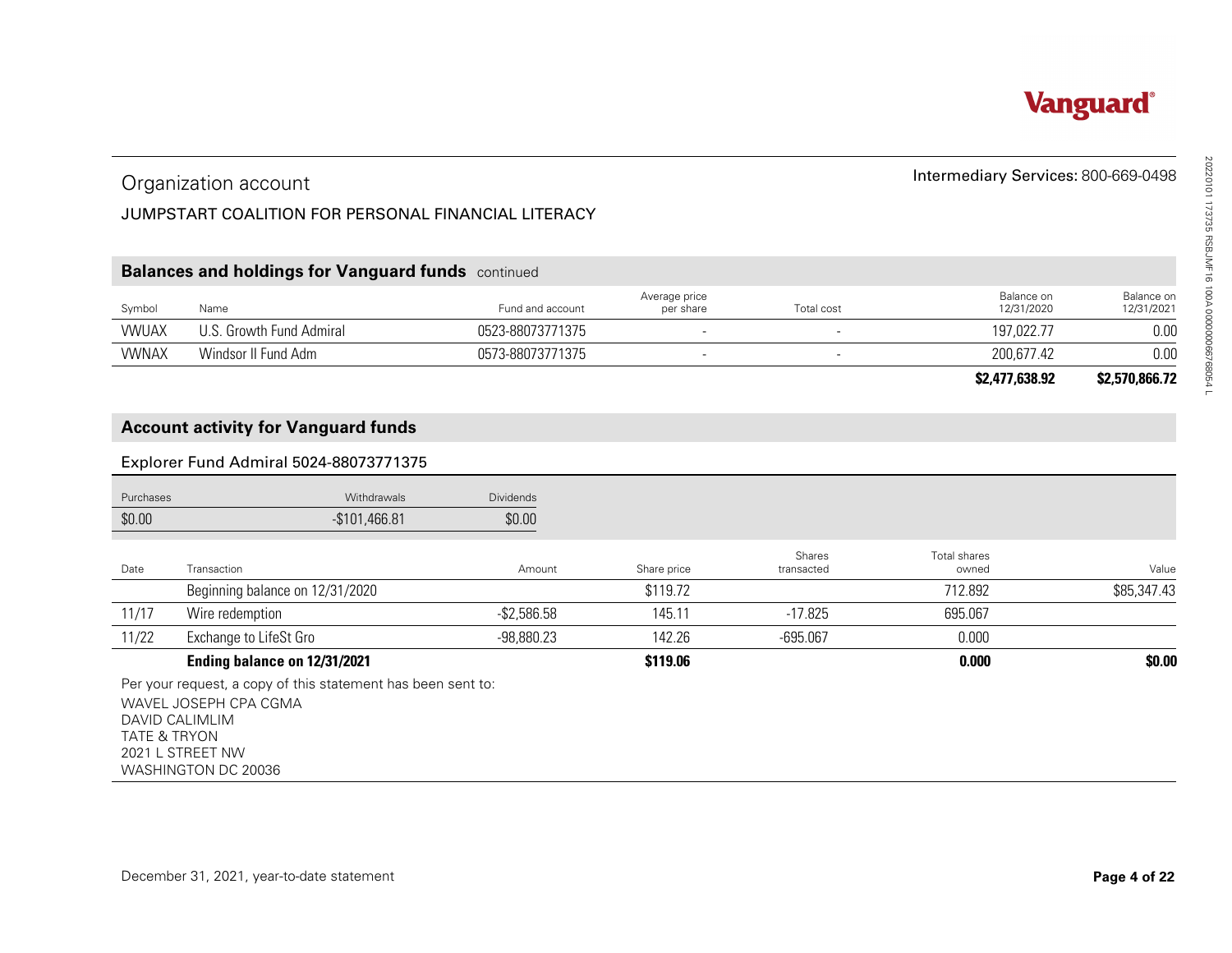

#### JUMPSTART COALITION FOR PERSONAL FINANCIAL LITERACY

#### **Account activity for Vanguard funds** continued

#### Inter-Term Invest-Gr Adm 0571-88073771375

| Purchases | <b>Withdrawals</b> | <b>Dividends</b> | Short-term<br>capital gains | Long-term<br>capital gains |
|-----------|--------------------|------------------|-----------------------------|----------------------------|
| \$0.00    | $-$ \$67,406.12    | \$1,394.22       | \$98.38                     | \$326.17                   |
|           |                    | $-1$             |                             |                            |

#### 30-day SEC yield as of 12/31/2021\* 2.17%

|           | Organization account                                                                                                          |              |                             |                            | Intermediary Services: 800-669-0498 |              |
|-----------|-------------------------------------------------------------------------------------------------------------------------------|--------------|-----------------------------|----------------------------|-------------------------------------|--------------|
|           | JUMPSTART COALITION FOR PERSONAL FINANCIAL LITERACY                                                                           |              |                             |                            |                                     |              |
|           |                                                                                                                               |              |                             |                            |                                     |              |
|           |                                                                                                                               |              |                             |                            |                                     |              |
|           | <b>Account activity for Vanguard funds</b> continued                                                                          |              |                             |                            |                                     |              |
|           | Inter-Term Invest-Gr Adm 0571-88073771375                                                                                     |              |                             |                            |                                     |              |
| Purchases | Withdrawals                                                                                                                   | Dividends    | Short-term<br>capital gains | Long-term<br>capital gains |                                     |              |
| \$0.00    | $-$ \$67,406.12                                                                                                               | \$1,394.22   | \$98.38                     | \$326.17                   |                                     |              |
|           | 30-day SEC yield as of 12/31/2021*                                                                                            | 2.17%        |                             |                            |                                     |              |
|           | *Based on holdings' yield to maturity for last 30 days; distribution may differ. For updated information, visit vanguard.com. |              |                             |                            |                                     |              |
|           |                                                                                                                               |              |                             |                            |                                     |              |
| Date      | Transaction                                                                                                                   | Amount       | Share price                 | Shares<br>transacted       | Total shares<br>owned               | Value        |
|           | Beginning balance on 12/31/2020                                                                                               |              | \$10.47                     |                            | 6,577.525                           | \$68,866.69  |
| 01/29     | Income dividend                                                                                                               | \$128.67     | 10.39                       | 12.384                     | 6,589.909                           |              |
| 02/26     | Income dividend                                                                                                               | 129.92       | 10.22                       | 12.712                     | 6,602.621                           |              |
| 03/31     | Income dividend                                                                                                               | 126.45       | 9.98                        | 12.670                     | 6,615.291                           |              |
| 03/31     | ST cap gain .0149                                                                                                             | 98.38        | 9.98                        | 9.858                      | 6,625.149                           |              |
| 03/31     | LT cap gain .0494                                                                                                             | 326.17       | 9.98                        | 32.682                     | 6,657.831                           |              |
| 04/30     | Income dividend                                                                                                               | 129.16       | 10.08                       | 12.813                     | 6,670.644                           |              |
| 05/28     | Income dividend                                                                                                               | 127.83       | 10.13                       | 12.619                     | 6,683.263                           |              |
| 06/30     | Income dividend                                                                                                               | 128.36       | 10.20                       | 12.584                     | 6,695.847                           |              |
| 07/30     | Income dividend                                                                                                               | 129.46       | 10.31                       | 12.557                     | 6,708.404                           |              |
| 08/31     | Income dividend                                                                                                               | 131.98       | 10.26                       | 12.864                     | 6,721.268                           |              |
| 09/30     | Income dividend                                                                                                               | 131.74       | 10.15                       | 12.979                     | 6,734.247                           |              |
| 10/29     | Income dividend                                                                                                               | 132.04       | 10.07                       | 13.112                     | 6,747.359                           |              |
| 11/22     | Exchange to LifeSt Gro                                                                                                        | $-67,406.12$ | 9.99                        | $-6,747.359$               | 0.000                               |              |
| 11/22     | Dividend to LifeSt Gro                                                                                                        | 98.61        |                             |                            | 0.000                               |              |
|           | Ending balance on 12/31/2021                                                                                                  |              | \$9.95                      |                            | 0.000                               | \$0.00       |
|           | December 31, 2021, year-to-date statement                                                                                     |              |                             |                            |                                     | Page 5 of 22 |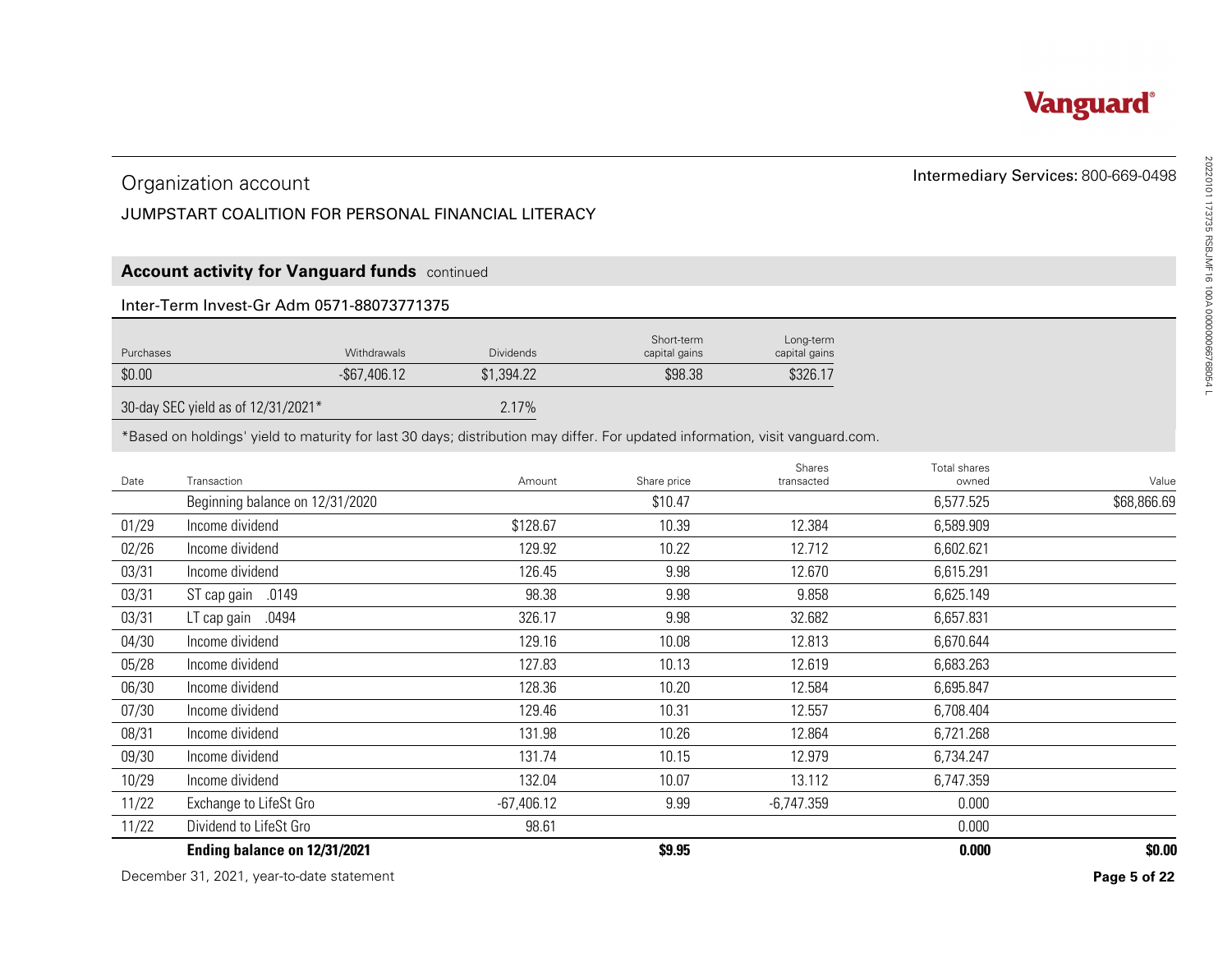

#### JUMPSTART COALITION FOR PERSONAL FINANCIAL LITERACY

#### **Account activity for Vanguard funds** continued

#### Inter-Term Invest-Gr Adm 0571-88073771375 continued

#### LifeStrategy Growth Fund 0122-88073771375

|                         | Organization account                                                                                                                               |             |                                                     |                             |                            | Intermediary Services: 800-669-0498 |              |
|-------------------------|----------------------------------------------------------------------------------------------------------------------------------------------------|-------------|-----------------------------------------------------|-----------------------------|----------------------------|-------------------------------------|--------------|
|                         |                                                                                                                                                    |             | JUMPSTART COALITION FOR PERSONAL FINANCIAL LITERACY |                             |                            |                                     |              |
|                         |                                                                                                                                                    |             |                                                     |                             |                            |                                     |              |
|                         | <b>Account activity for Vanguard funds</b> continued                                                                                               |             |                                                     |                             |                            |                                     |              |
|                         | Inter-Term Invest-Gr Adm 0571-88073771375 continued                                                                                                |             |                                                     |                             |                            |                                     |              |
| <b>TATE &amp; TRYON</b> | Per your request, a copy of this statement has been sent to:<br>WAVEL JOSEPH CPA CGMA<br>DAVID CALIMLIM<br>2021 L STREET NW<br>WASHINGTON DC 20036 |             |                                                     |                             |                            |                                     |              |
|                         | LifeStrategy Growth Fund 0122-88073771375                                                                                                          |             |                                                     |                             |                            |                                     |              |
| Purchases               |                                                                                                                                                    | Withdrawals | <b>Dividends</b>                                    | Short-term<br>capital gains | Long-term<br>capital gains |                                     |              |
| \$667,057.07            |                                                                                                                                                    | \$0.00      | \$7,778.66                                          | \$399.21                    | \$10,533.48                |                                     |              |
| Date                    | Transaction                                                                                                                                        |             | Amount                                              | Share price                 | Shares<br>transacted       | Total shares<br>owned               | Value        |
|                         | Beginning balance on 12/31/2020                                                                                                                    |             |                                                     | \$40.24                     |                            | 0.000                               | \$0.00       |
| 11/22                   | Exchange from Str Equity                                                                                                                           |             | \$99,937.01                                         | 45.45                       | 2,198.834                  | 2,198.834                           |              |
| 11/22                   | Exchange from TIntBlxAdm                                                                                                                           |             | 68,723.03                                           | 45.45                       | 1,512.058                  | 3,710.892                           |              |
| 11/22                   | Exchange from ST IG Adm                                                                                                                            |             | 76,434.58                                           | 45.45                       | 1,681.729                  | 5,392.621                           |              |
| 11/22                   | Dividend from ST IG Adm                                                                                                                            |             | 81.80                                               | 45.45                       | 1.800                      | 5,394.421                           |              |
| 11/22                   | Exchange from LT IG Adm                                                                                                                            |             | 48,768.46                                           | 45.45                       | 1,073.013                  | 6,467.434                           |              |
| 11/22                   | Dividend from LT IG Adm                                                                                                                            |             | 93.17                                               | 45.45                       | 2.050                      | 6,469.484                           |              |
| 11/22                   | Exchange from IT IG Adm                                                                                                                            |             | 67,406.12                                           | 45.45                       | 1,483.083                  | 7,952.567                           |              |
| 11/22                   | Dividend from IT IG Adm                                                                                                                            |             | 98.61                                               | 45.45                       | 2.170                      | 7,954.737                           |              |
| 11/22                   | Exchange from TI B Ix Ad                                                                                                                           |             | 206,396.54                                          | 45.45                       | 4,541.178                  | 12,495.915                          |              |
| 11/22                   | Dividend from TI B Ix Ad                                                                                                                           |             | 237.52                                              | 45.45                       | 5.226                      | 12,501.141                          |              |
| 11/22                   | Exchange from Explore Ad                                                                                                                           |             | 98,880.23                                           | 45.45                       | 2,175.583                  | 14,676.724                          |              |
|                         | December 31, 2021, year-to-date statement                                                                                                          |             |                                                     |                             |                            |                                     | Page 6 of 22 |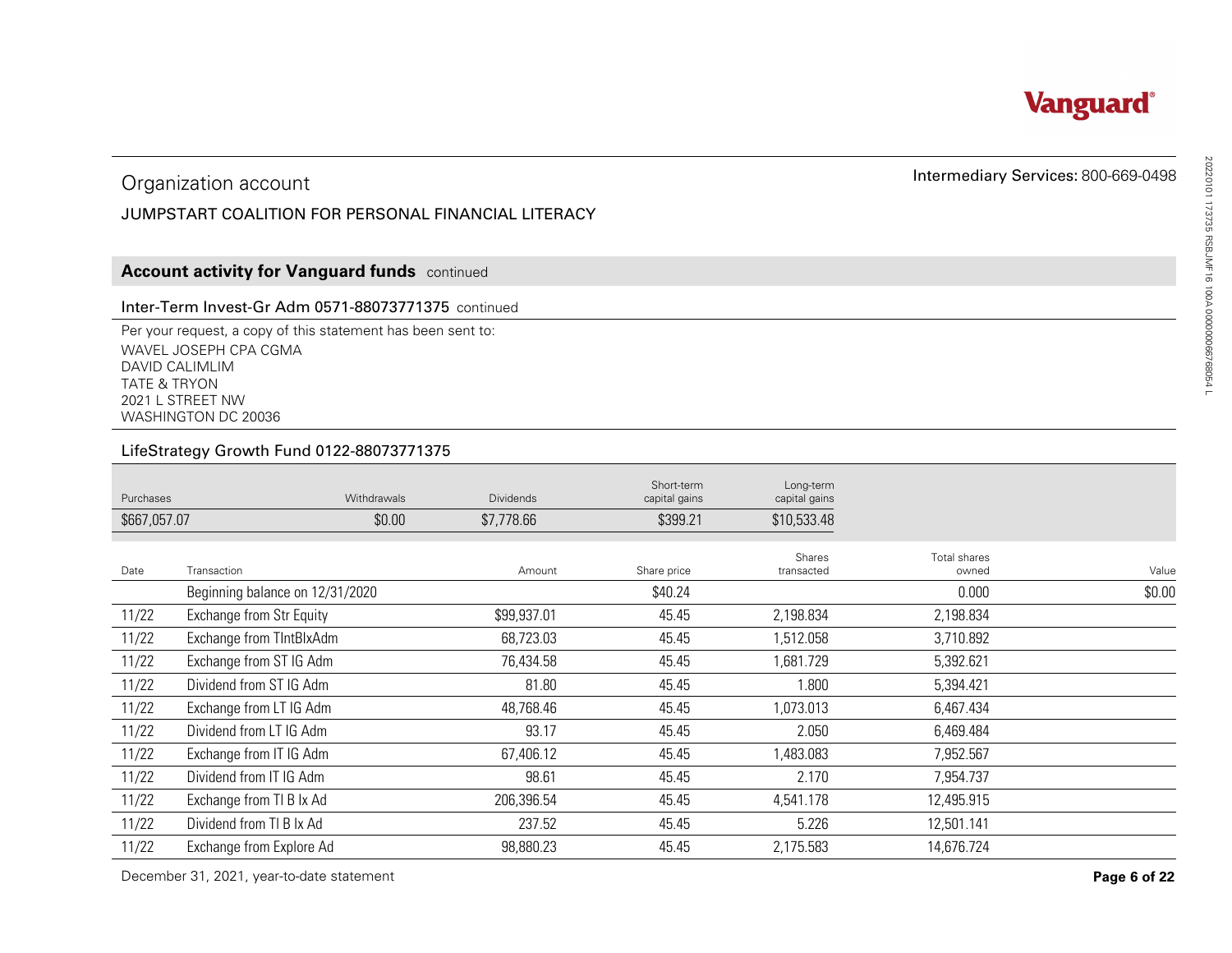

#### JUMPSTART COALITION FOR PERSONAL FINANCIAL LITERACY

#### **Account activity for Vanguard funds** continued

#### LifeStrategy Growth Fund 0122-88073771375 continued

|       | Organization account<br>JUMPSTART COALITION FOR PERSONAL FINANCIAL LITERACY |           |             |                      | Intermediary Services: 800-669-0498 |              |
|-------|-----------------------------------------------------------------------------|-----------|-------------|----------------------|-------------------------------------|--------------|
|       | <b>Account activity for Vanguard funds</b> continued                        |           |             |                      |                                     |              |
|       | LifeStrategy Growth Fund 0122-88073771375 continued                         |           |             |                      |                                     |              |
| Date  | Transaction                                                                 | Amount    | Share price | Shares<br>transacted | Total shares<br>owned               | Value        |
| 12/29 | lncome dividend 53                                                          | 7,778.66  | 44.47       | 174.919              | 14,851.643                          |              |
| 12/29 | ST cap gain .0272                                                           | 399.21    | 44.47       | 8.977                | 14,860.620                          |              |
| 12/29 | LT cap gain $.7177$                                                         | 10,533.48 | 44.47       | 236.867              | 15,097.487                          |              |
|       | Ending balance on 12/31/2021                                                |           | \$44.43     |                      | 15,097.487                          | \$670,781.35 |

#### LifeStrategy Mod Growth 0914-88073771375

|                | Organization account                                                                |              | Intermediary Services: 800-669-0498 |                            |                              |              |
|----------------|-------------------------------------------------------------------------------------|--------------|-------------------------------------|----------------------------|------------------------------|--------------|
|                | JUMPSTART COALITION FOR PERSONAL FINANCIAL LITERACY                                 |              |                                     |                            |                              |              |
|                |                                                                                     |              |                                     |                            |                              |              |
|                | <b>Account activity for Vanguard funds</b> continued                                |              |                                     |                            |                              |              |
|                | LifeStrategy Growth Fund 0122-88073771375 continued                                 |              |                                     |                            |                              |              |
| Date           | Transaction                                                                         | Amount       | Share price                         | Shares<br>transacted       | <b>Total shares</b><br>owned | Value        |
| 12/29          | .53<br>Income dividend                                                              | 7,778.66     | 44.47                               | 174.919                    | 14,851.643                   |              |
| 12/29          | ST cap gain .0272                                                                   | 399.21       | 44.47                               | 8.977                      | 14,860.620                   |              |
| 12/29          | LT cap gain .7177                                                                   | 10,533.48    | 44.47                               | 236.867                    | 15,097.487                   |              |
|                | Ending balance on 12/31/2021                                                        |              | \$44.43                             |                            | 15,097.487                   | \$670,781.35 |
|                | 2021 L STREET NW<br>WASHINGTON DC 20036<br>LifeStrategy Mod Growth 0914-88073771375 |              |                                     |                            |                              |              |
| Purchases      | Withdrawals                                                                         | Dividends    | Short-term<br>capital gains         | Long-term<br>capital gains |                              |              |
| \$1,993,360.08 | $-$100,000.00$                                                                      | \$22,665.39  | \$2,728.85                          | \$33,163.50                |                              |              |
| Date           | Transaction                                                                         | Amount       | Share price                         | Shares<br>transacted       | Total shares<br>owned        | Value        |
|                | Beginning balance on 12/31/2020                                                     |              | \$31.65                             |                            | 0.000                        | \$0.00       |
| 11/22          | Exchange from US Gro Adm                                                            | \$226,418.19 | 34.45                               | 6,572.371                  | 6,572.371                    |              |
| 11/22          | Exchange from TIntSIAdm                                                             | 793,576.23   | 34.45                               | 23,035.594                 | 29,607.965                   |              |
| 11/22          | Exchange from Wdsr II Ad                                                            | 230,694.14   | 34.45                               | 6,696.492                  | 36,304.457                   |              |
| 11/22          | Exchange from Ttl Ix Adm                                                            | 633,913.85   | 34.45                               | 18,400.983                 | 54,705.440                   |              |
| 11/22          | Exchange from TIntBlxAdm                                                            | 108,757.67   | 34.45                               | 3,156.972                  | 57,862.412                   |              |
|                | December 31, 2021, year-to-date statement                                           |              |                                     |                            |                              | Page 7 of 22 |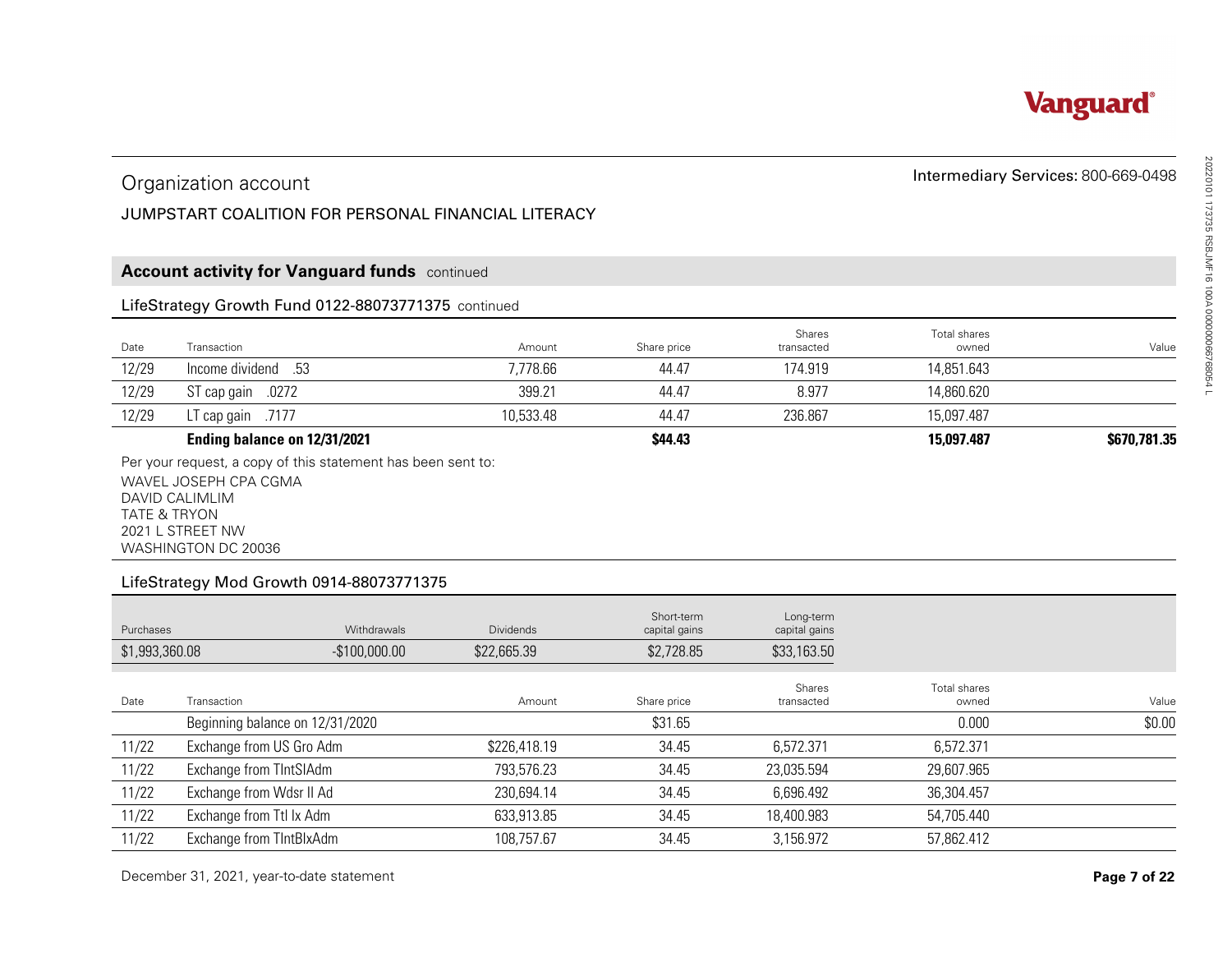

#### Organization account

#### JUMPSTART COALITION FOR PERSONAL FINANCIAL LITERACY

#### **Account activity for Vanguard funds** continued

#### LifeStrategy Mod Growth 0914-88073771375 continued

|                                                                    | Organization account                                                                                                          |                  |                  |                           |                        | Intermediary Services: 800-669-0498 |  |  |
|--------------------------------------------------------------------|-------------------------------------------------------------------------------------------------------------------------------|------------------|------------------|---------------------------|------------------------|-------------------------------------|--|--|
|                                                                    | JUMPSTART COALITION FOR PERSONAL FINANCIAL LITERACY                                                                           |                  |                  |                           |                        |                                     |  |  |
|                                                                    |                                                                                                                               |                  |                  |                           |                        |                                     |  |  |
|                                                                    | <b>Account activity for Vanguard funds</b> continued                                                                          |                  |                  |                           |                        |                                     |  |  |
|                                                                    | LifeStrategy Mod Growth 0914-88073771375 continued                                                                            |                  |                  |                           |                        |                                     |  |  |
| Transaction<br>Date                                                |                                                                                                                               | Amount           | Share price      | Shares<br>transacted      | Total shares<br>owned  | Value                               |  |  |
| 12/20<br>Wire redemption                                           |                                                                                                                               | $-100,000.00$    | 33.83            | $-2,955.956$              | 54,906.456             |                                     |  |  |
| lncome dividend .4128<br>12/29                                     |                                                                                                                               | 22,665.39        | 33.56            | 675.369                   | 55,581.825             |                                     |  |  |
| ST cap gain<br>12/29                                               | .0497                                                                                                                         | 2,728.85         | 33.56            | 81.313                    | 55,663.138             |                                     |  |  |
| LT cap gain<br>12/29                                               | .604                                                                                                                          | 33,163.50        | 33.56            | 988.185                   | 56,651.323             |                                     |  |  |
|                                                                    | Ending balance on 12/31/2021                                                                                                  |                  | \$33.54          |                           | 56,651.323             | \$1,900,085.37                      |  |  |
| <b>TATE &amp; TRYON</b><br>2021 L STREET NW<br>WASHINGTON DC 20036 | Long-Term Invest-Gr Adm 0568-88073771375                                                                                      |                  |                  |                           |                        |                                     |  |  |
|                                                                    |                                                                                                                               |                  |                  |                           |                        |                                     |  |  |
|                                                                    |                                                                                                                               |                  | Short-term       | Long-term                 |                        |                                     |  |  |
| Purchases                                                          | Withdrawals                                                                                                                   | <b>Dividends</b> | capital gains    |                           |                        |                                     |  |  |
| \$0.00                                                             | $-$ \$48,768.46                                                                                                               | \$1,363.73       | \$44.68          | capital gains<br>\$127.61 |                        |                                     |  |  |
| 30-day SEC yield as of 12/31/2021*                                 |                                                                                                                               | 2.69%            |                  |                           |                        |                                     |  |  |
|                                                                    | *Based on holdings' yield to maturity for last 30 days; distribution may differ. For updated information, visit vanguard.com. |                  |                  |                           |                        |                                     |  |  |
|                                                                    |                                                                                                                               |                  |                  | Shares                    | Total shares           |                                     |  |  |
| Date<br>Transaction                                                |                                                                                                                               | Amount           | Share price      | transacted                | owned                  |                                     |  |  |
| Income dividend                                                    | Beginning balance on 12/31/2020                                                                                               | \$121.76         | \$11.79<br>11.42 | 10.662                    | 4,274.134              | Value<br>\$50,392.04                |  |  |
| 01/29<br>02/26<br>Income dividend                                  |                                                                                                                               | 128.23           | 10.97            | 11.689                    | 4,284.796<br>4,296.485 |                                     |  |  |

#### **Ending balance on 12/31/2021 \$33.54 56,651.323 \$1,900,085.37**

#### Long-Term Invest-Gr Adm 0568-88073771375

| Purchases | <b>Withdrawals</b> | <b>Dividends</b> | Short-term<br>capital gains | Long-term<br>capital gains |
|-----------|--------------------|------------------|-----------------------------|----------------------------|
| \$0.00    | $-$ \$48,768.46    | \$1,363.73       | \$44.68                     | \$127.61                   |

| Date  | Transaction                     | Amount   | Share price | Shares<br>transacted | Total shares<br>owned | Value       |
|-------|---------------------------------|----------|-------------|----------------------|-----------------------|-------------|
|       | Beginning balance on 12/31/2020 |          | \$11.79     |                      | 4.274.134             | \$50,392.04 |
| 01/29 | Income dividend                 | \$121.76 | 1.42        | 10.662               | 4,284.796             |             |
| 02/26 | Income dividend                 | 128.23   | 10.97       | 1.689                | 4,296.485             |             |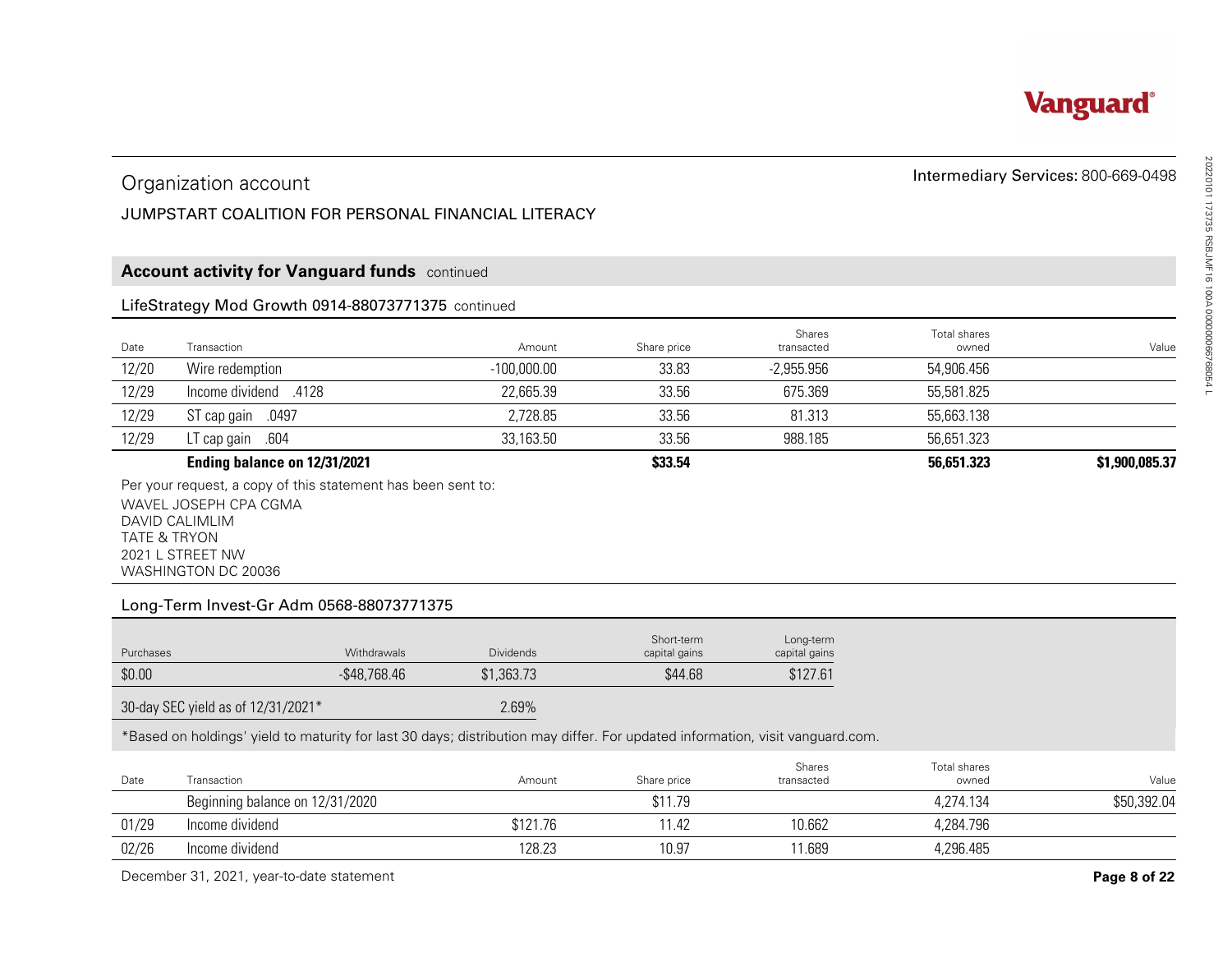#### JUMPSTART COALITION FOR PERSONAL FINANCIAL LITERACY

#### **Account activity for Vanguard funds** continued

#### Long-Term Invest-Gr Adm 0568-88073771375 continued

|                         | Organization account                                                                                                                               |              |             |                      | Intermediary Services: 800-669-0498 |        |
|-------------------------|----------------------------------------------------------------------------------------------------------------------------------------------------|--------------|-------------|----------------------|-------------------------------------|--------|
|                         | JUMPSTART COALITION FOR PERSONAL FINANCIAL LITERACY                                                                                                |              |             |                      |                                     |        |
|                         |                                                                                                                                                    |              |             |                      |                                     |        |
|                         | <b>Account activity for Vanguard funds</b> continued                                                                                               |              |             |                      |                                     |        |
|                         | Long-Term Invest-Gr Adm 0568-88073771375 continued                                                                                                 |              |             |                      |                                     |        |
| Date                    | Transaction                                                                                                                                        | Amount       | Share price | Shares<br>transacted | Total shares<br>owned               | Value  |
| 03/31                   | Income dividend                                                                                                                                    | 127.80       | 10.54       | 12.125               | 4,308.610                           |        |
| 03/31                   | ST cap gain .0104                                                                                                                                  | 44.68        | 10.54       | 4.239                | 4,312.849                           |        |
| 03/31                   | LT cap gain .0297                                                                                                                                  | 127.61       | 10.54       | 12.107               | 4,324.956                           |        |
| 04/30                   | Income dividend                                                                                                                                    | 127.93       | 10.75       | 11.900               | 4,336.856                           |        |
| 05/28                   | Income dividend                                                                                                                                    | 128.08       | 10.79       | 11.870               | 4,348.726                           |        |
| 06/30                   | Income dividend                                                                                                                                    | 128.37       | 11.16       | 11.503               | 4,360.229                           |        |
| 07/30                   | Income dividend                                                                                                                                    | 128.08       | 11.39       | 11.245               | 4,371.474                           |        |
| 08/31                   | Income dividend                                                                                                                                    | 127.48       | 11.32       | 11.261               | 4,382.735                           |        |
| 09/30                   | Income dividend                                                                                                                                    | 126.37       | 11.06       | 11.426               | 4,394.161                           |        |
| 10/29                   | Income dividend                                                                                                                                    | 126.46       | 11.19       | 11.301               | 4,405.462                           |        |
| 11/22                   | Exchange to LifeSt Gro                                                                                                                             | $-48,768.46$ | 11.07       | $-4,405.462$         | 0.000                               |        |
| 11/22                   | Dividend to LifeSt Gro                                                                                                                             | 93.17        |             |                      | 0.000                               |        |
|                         | Ending balance on 12/31/2021                                                                                                                       |              | \$10.92     |                      | 0.000                               | \$0.00 |
| <b>TATE &amp; TRYON</b> | Per your request, a copy of this statement has been sent to:<br>WAVEL JOSEPH CPA CGMA<br>DAVID CALIMLIM<br>2021 L STREET NW<br>WASHINGTON DC 20036 |              |             |                      |                                     |        |

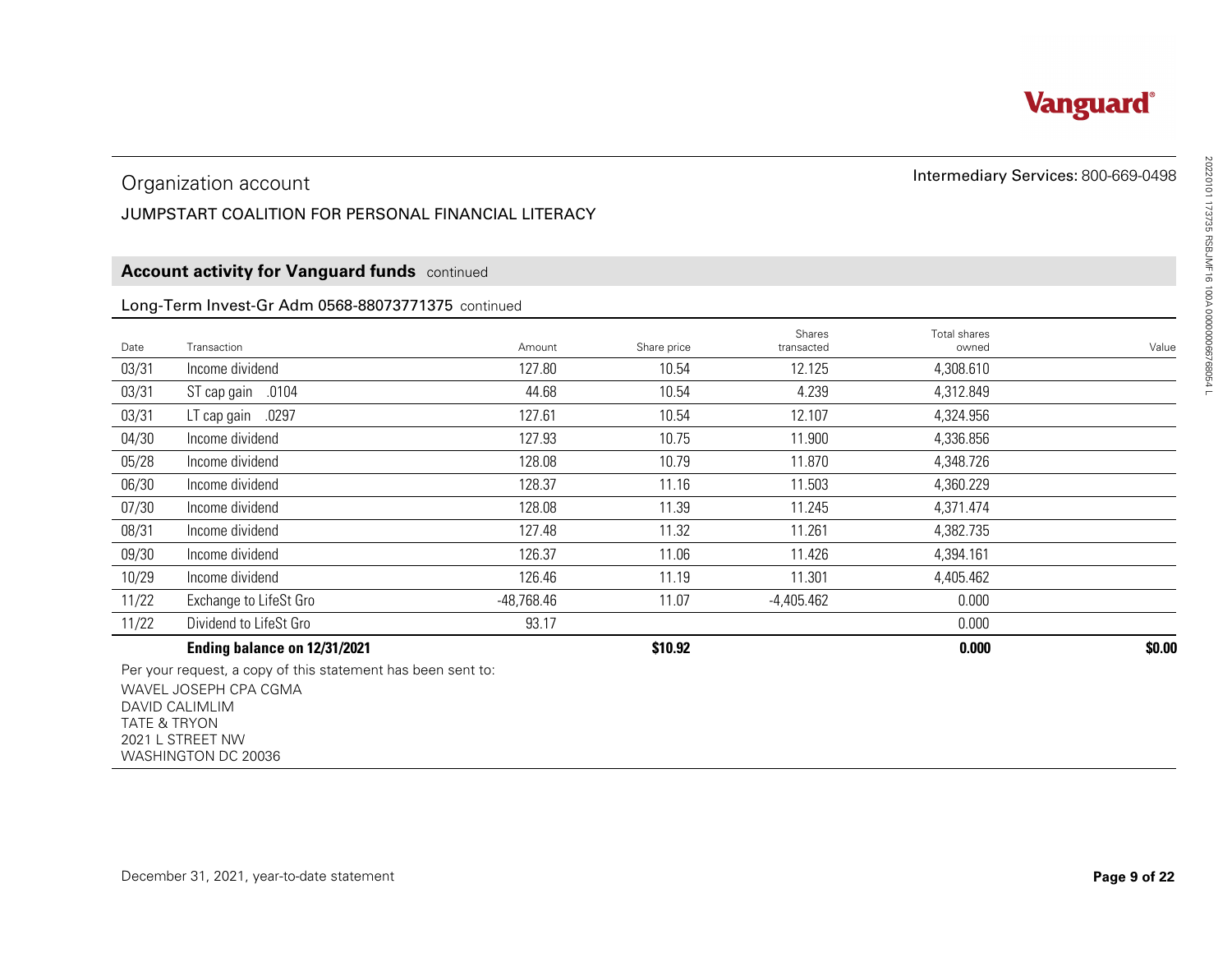#### JUMPSTART COALITION FOR PERSONAL FINANCIAL LITERACY

#### **Account activity for Vanguard funds** continued

#### Short-Term Invest-Gr Adm 0539-88073771375

| Purchases                          | <b>Withdrawals</b> | <b>Dividends</b> |
|------------------------------------|--------------------|------------------|
| \$0.00                             | $-$ \$89.676.19    | \$1,279.23       |
| 30-day SEC yield as of 12/31/2021* |                    | $1.40\%$         |

|                | Organization account                                                                                                          |                            |                        |                          | Intermediary Services: 800-669-0498 |             |
|----------------|-------------------------------------------------------------------------------------------------------------------------------|----------------------------|------------------------|--------------------------|-------------------------------------|-------------|
|                | JUMPSTART COALITION FOR PERSONAL FINANCIAL LITERACY                                                                           |                            |                        |                          |                                     |             |
|                |                                                                                                                               |                            |                        |                          |                                     |             |
|                | <b>Account activity for Vanguard funds</b> continued                                                                          |                            |                        |                          |                                     |             |
|                | Short-Term Invest-Gr Adm 0539-88073771375                                                                                     |                            |                        |                          |                                     |             |
|                |                                                                                                                               |                            |                        |                          |                                     |             |
| Purchases      | Withdrawals                                                                                                                   | <b>Dividends</b>           |                        |                          |                                     |             |
| \$0.00         | $-$ \$89,676.19                                                                                                               | \$1,279.23                 |                        |                          |                                     |             |
|                | 30-day SEC yield as of 12/31/2021*                                                                                            | 1.40%                      |                        |                          |                                     |             |
|                | *Based on holdings' yield to maturity for last 30 days; distribution may differ. For updated information, visit vanguard.com. |                            |                        |                          |                                     |             |
|                |                                                                                                                               |                            |                        | Shares                   | Total shares                        |             |
| Date           | Transaction                                                                                                                   | Amount                     | Share price<br>\$11.03 | transacted               | owned                               | Value       |
|                | Beginning balance on 12/31/2020<br>Income dividend                                                                            |                            | 11.02                  | 12.118                   | 8,177.470                           | \$90,197.49 |
| 01/29          |                                                                                                                               | \$133.54                   | 11.02                  |                          | 8,189.588                           |             |
| 02/04          | Advisory fee<br>Income dividend                                                                                               | $-2,863.82$<br>132.56      |                        | $-259.875$               | 7,929.713                           |             |
| 02/26          |                                                                                                                               |                            | 10.98                  | 12.073                   | 7,941.786                           |             |
| 03/31          | Income dividend                                                                                                               | 122.94                     | 10.93                  | 11.248                   | 7,953.034                           |             |
| 04/30          | Income dividend                                                                                                               | 123.50                     | 10.97                  | 11.258                   | 7,964.292                           |             |
| 05/06          | Advisory fee                                                                                                                  | $-2,904.27$                | 10.98                  | $-264.505$               | 7,699.787                           |             |
| 05/28          | Income dividend                                                                                                               | 115.57                     | 10.99                  | 10.516                   | 7,710.303                           |             |
| 06/30          | Income dividend<br>Income dividend                                                                                            | 109.38<br>113.36           | 10.96                  | 9.980<br>10.315          | 7,720.283                           |             |
| 07/30          |                                                                                                                               |                            | 10.99                  |                          | 7,730.598                           |             |
| 08/05          | Advisory fee                                                                                                                  | $-2,980.40$                | 10.98                  | $-271.439$               | 7,459.159                           |             |
| 08/31          | Income dividend                                                                                                               | 117.23                     | 10.97                  | 10.686                   | 7,469.845                           |             |
| 09/30          | Income dividend                                                                                                               | 115.67                     | 10.93<br>10.86         | 10.583                   | 7,480.428                           |             |
|                |                                                                                                                               |                            |                        | 10.468                   | 7,490.896                           |             |
| 10/29          | Income dividend                                                                                                               | 113.68                     |                        |                          |                                     |             |
| 11/04<br>11/18 | Advisory fee<br>Advisory fee                                                                                                  | $-2,963.96$<br>$-1,529.16$ | 10.88<br>10.83         | $-272.423$<br>$-141.197$ | 7,218.473<br>7,077.276              |             |



# Intermediary Services: 800-669-0498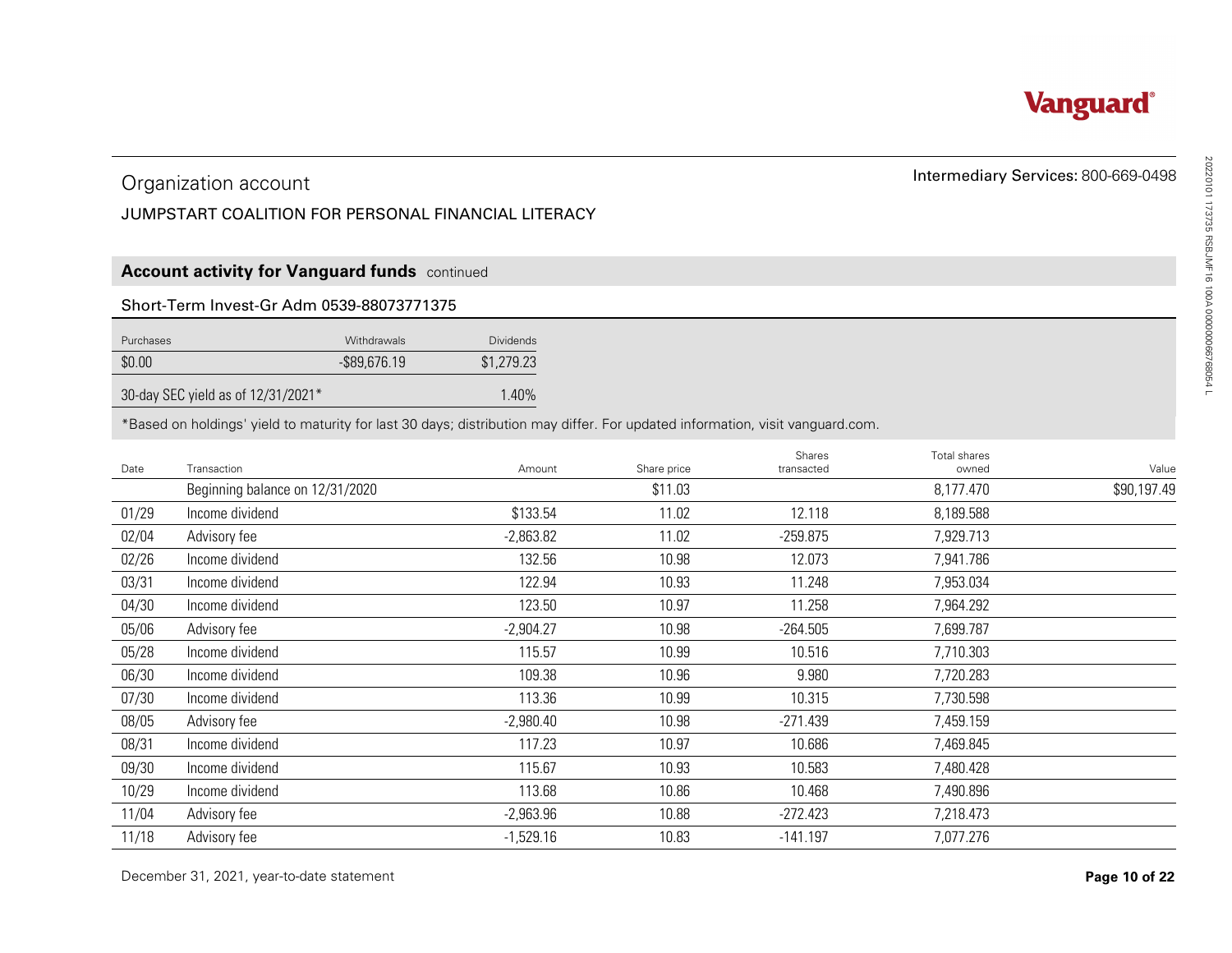

#### JUMPSTART COALITION FOR PERSONAL FINANCIAL LITERACY

#### **Account activity for Vanguard funds** continued

#### Short-Term Invest-Gr Adm 0539-88073771375 continued

|       | Organization account<br>JUMPSTART COALITION FOR PERSONAL FINANCIAL LITERACY                             |            |             |                      | Intermediary Services: 800-669-0498 |        |
|-------|---------------------------------------------------------------------------------------------------------|------------|-------------|----------------------|-------------------------------------|--------|
|       | <b>Account activity for Vanguard funds</b> continued                                                    |            |             |                      |                                     |        |
|       | Short-Term Invest-Gr Adm 0539-88073771375 continued                                                     |            |             |                      |                                     |        |
| Date  | Transaction                                                                                             | Amount     | Share price | Shares<br>transacted | Total shares<br>owned               | Value  |
| 11/22 | Exchange to LifeSt Gro                                                                                  | -76.434.58 | 10.80       | -7,077.276           | 0.000                               |        |
| 11/22 | Dividend to LifeSt Gro                                                                                  | 81.80      |             |                      | 0.000                               |        |
|       | Ending balance on 12/31/2021                                                                            |            | \$10.77     |                      | 0.000                               | \$0.00 |
|       | Per your request, a copy of this statement has been sent to:<br>WAVEL JOSEPH CPA CGMA<br>DAVID CALIMLIM |            |             |                      |                                     |        |

#### Strategic Equity Fund 0114-88073771375

| Organization account                                   |                                                                                                         |                  |             |                      | Intermediary Services: 800-669-0498 |             |  |
|--------------------------------------------------------|---------------------------------------------------------------------------------------------------------|------------------|-------------|----------------------|-------------------------------------|-------------|--|
|                                                        | JUMPSTART COALITION FOR PERSONAL FINANCIAL LITERACY                                                     |                  |             |                      |                                     |             |  |
|                                                        |                                                                                                         |                  |             |                      |                                     |             |  |
|                                                        | <b>Account activity for Vanguard funds</b> continued                                                    |                  |             |                      |                                     |             |  |
|                                                        | Short-Term Invest-Gr Adm 0539-88073771375 continued                                                     |                  |             |                      |                                     |             |  |
| Date                                                   | Transaction                                                                                             | Amount           | Share price | Shares<br>transacted | Total shares<br>owned               | Value       |  |
| 11/22                                                  | Exchange to LifeSt Gro                                                                                  | $-76,434.58$     | 10.80       | $-7,077.276$         | 0.000                               |             |  |
| 11/22                                                  | Dividend to LifeSt Gro                                                                                  | 81.80            |             |                      | 0.000                               |             |  |
|                                                        | Ending balance on 12/31/2021                                                                            |                  | \$10.77     |                      | 0.000                               | \$0.00      |  |
|                                                        | Per your request, a copy of this statement has been sent to:<br>WAVEL JOSEPH CPA CGMA                   |                  |             |                      |                                     |             |  |
| DAVID CALIMLIM<br><b>TATE &amp; TRYON</b><br>Purchases | 2021 L STREET NW<br>WASHINGTON DC 20036<br><b>Strategic Equity Fund 0114-88073771375</b><br>Withdrawals | <b>Dividends</b> |             |                      |                                     |             |  |
| \$0.00                                                 | $-$112,046.06$                                                                                          | \$0.00           |             |                      |                                     |             |  |
| Date                                                   | Transaction                                                                                             | Amount           | Share price | Shares<br>transacted | Total shares<br>owned               |             |  |
|                                                        | Beginning balance on 12/31/2020                                                                         |                  | \$36.23     |                      | 2,370.933                           | \$85,898.90 |  |
| 11/17                                                  | Wire redemption                                                                                         | $-$12,109.05$    | 47.66       | $-254.072$           | 2,116.861                           | Value       |  |
| 11/22                                                  | Exchange to LifeSt Gro                                                                                  | $-99,937.01$     | 47.21       | $-2,116.861$         | 0.000                               |             |  |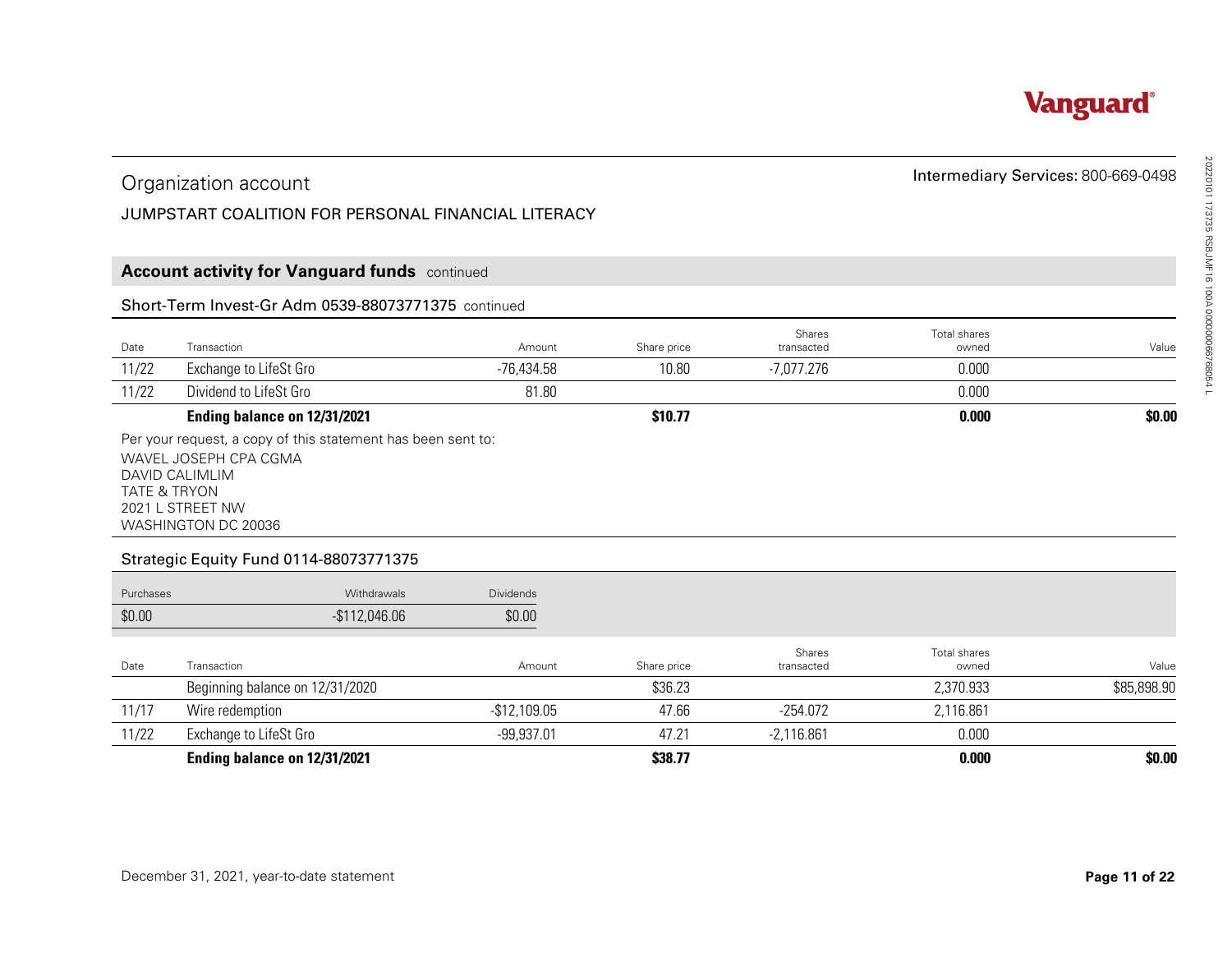

#### JUMPSTART COALITION FOR PERSONAL FINANCIAL LITERACY

#### **Account activity for Vanguard funds** continued

#### Strategic Equity Fund 0114-88073771375 continued

#### Tot Intl Bond Ix Admiral 0511-88073771375

| Purchases                          | <b>Withdrawals</b> | Dividends  |
|------------------------------------|--------------------|------------|
| \$0.00                             | -\$177.480.70      | \$1,207.76 |
| 30-day SEC yield as of 12/31/2021* |                    | 0.55%      |

|           | Organization account                                                                                                                                                          |                  |             |                      | Intermediary Services: 800-669-0498 |                       |
|-----------|-------------------------------------------------------------------------------------------------------------------------------------------------------------------------------|------------------|-------------|----------------------|-------------------------------------|-----------------------|
|           | JUMPSTART COALITION FOR PERSONAL FINANCIAL LITERACY                                                                                                                           |                  |             |                      |                                     |                       |
|           |                                                                                                                                                                               |                  |             |                      |                                     |                       |
|           | <b>Account activity for Vanguard funds</b> continued                                                                                                                          |                  |             |                      |                                     |                       |
|           | Strategic Equity Fund 0114-88073771375 continued                                                                                                                              |                  |             |                      |                                     |                       |
|           | Per your request, a copy of this statement has been sent to:<br>WAVEL JOSEPH CPA CGMA<br>DAVID CALIMLIM<br><b>TATE &amp; TRYON</b><br>2021 L STREET NW<br>WASHINGTON DC 20036 |                  |             |                      |                                     |                       |
|           | Tot Intl Bond Ix Admiral 0511-88073771375                                                                                                                                     |                  |             |                      |                                     |                       |
| Purchases | Withdrawals                                                                                                                                                                   | <b>Dividends</b> |             |                      |                                     |                       |
| \$0.00    | $-$177,480.70$                                                                                                                                                                | \$1,207.76       |             |                      |                                     |                       |
|           | 30-day SEC yield as of 12/31/2021*                                                                                                                                            | 0.55%            |             |                      |                                     |                       |
|           |                                                                                                                                                                               |                  |             |                      |                                     |                       |
|           | *Based on holdings' yield to maturity for last 30 days; distribution may differ. For updated information, visit vanguard.com.                                                 |                  |             |                      |                                     |                       |
| Date      | Transaction                                                                                                                                                                   | Amount           | Share price | Shares<br>transacted | Total shares<br>owned               |                       |
|           | Beginning balance on 12/31/2020                                                                                                                                               |                  | \$23.39     |                      | 7,738.287                           |                       |
| 01/29     | Income dividend<br>.0172                                                                                                                                                      | \$133.10         | 23.26       | 5.722                | 7,744.009                           |                       |
| 02/26     | .0175<br>Income dividend                                                                                                                                                      | 135.52           | 22.82       | 5.939                | 7,749.948                           | Value<br>\$180,998.53 |
| 03/31     | Income dividend<br>.0159                                                                                                                                                      | 123.22           | 22.80       | 5.404                | 7,755.352                           |                       |
| 04/30     | Income dividend<br>.0149                                                                                                                                                      | 115.55           | 22.74       | 5.081                | 7,760.433                           |                       |
| 05/28     | Income dividend<br>.0158                                                                                                                                                      | 122.61           | 22.74       | 5.392                | 7,765.825                           |                       |
| 06/30     | Income dividend<br>.0154                                                                                                                                                      | 119.59           | 22.81       | 5.243                | 7,771.068                           |                       |
| 07/30     | Income dividend<br>.0153                                                                                                                                                      | 118.90           | 23.14       | 5.138                | 7,776.206                           |                       |
| 08/31     | Income dividend<br>.0149                                                                                                                                                      | 115.87           | 23.03       | 5.031                | 7,781.237                           |                       |
| 09/30     | Income dividend<br>.0141                                                                                                                                                      | 109.72           | 22.78       | 4.817                | 7,786.054                           |                       |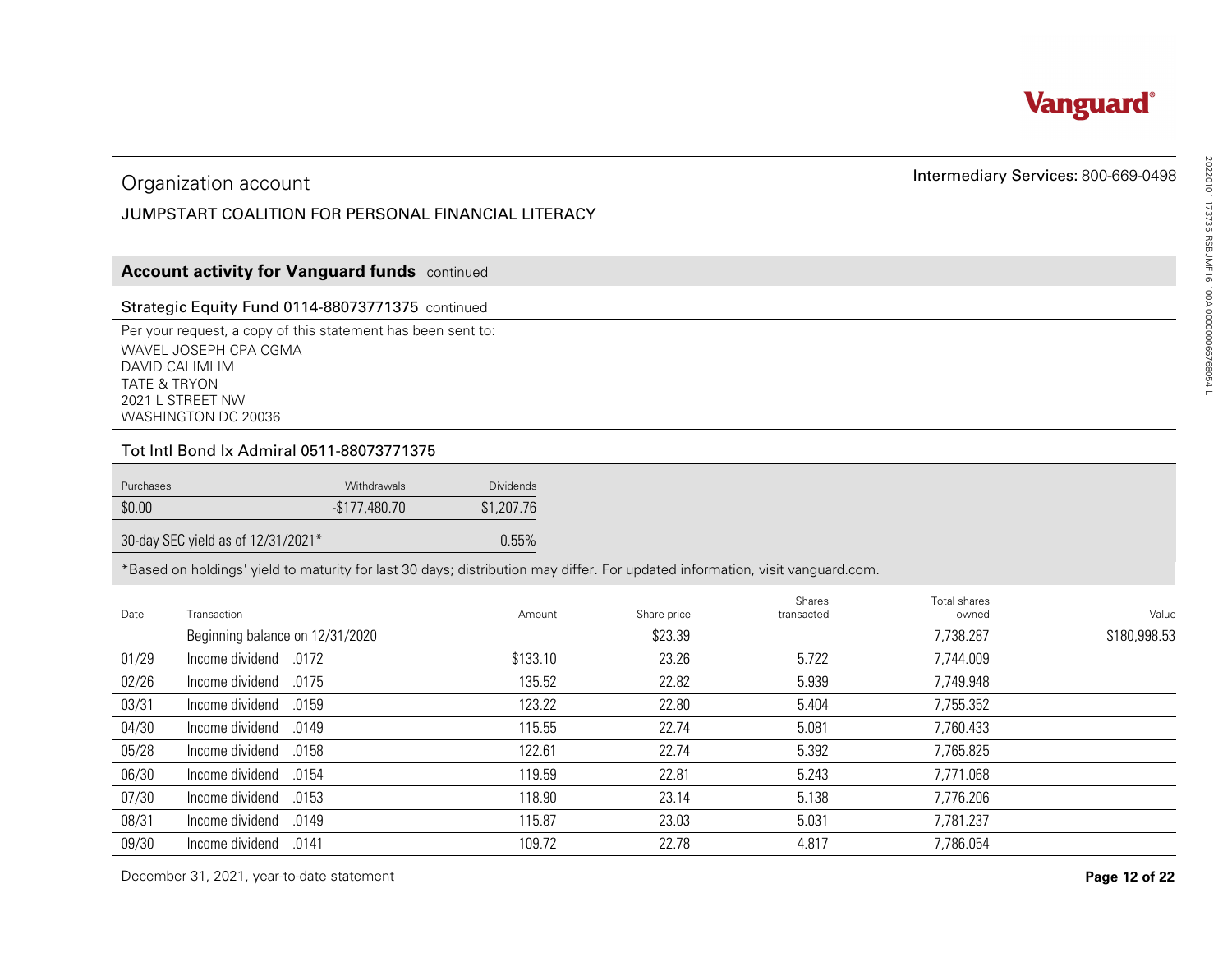

#### JUMPSTART COALITION FOR PERSONAL FINANCIAL LITERACY

#### **Account activity for Vanguard funds** continued

#### Tot Intl Bond Ix Admiral 0511-88073771375 continued

|       | Organization account<br>JUMPSTART COALITION FOR PERSONAL FINANCIAL LITERACY |               |             |                      | Intermediary Services: 800-669-0498 |        |
|-------|-----------------------------------------------------------------------------|---------------|-------------|----------------------|-------------------------------------|--------|
|       | <b>Account activity for Vanguard funds</b> continued                        |               |             |                      |                                     |        |
|       | Tot Intl Bond Ix Admiral 0511-88073771375 continued                         |               |             |                      |                                     |        |
| Date  | Transaction                                                                 | Amount        | Share price | Shares<br>transacted | Total shares<br>owned               | Value  |
| 10/29 | lncome dividend .0146                                                       | 113.68        | 22.64       | 5.021                | 7,791.075                           |        |
| 11/22 | Exchange to LifeSt Gro                                                      | $-68,723.03$  | 22.78       | $-3,016.814$         | 4,774.261                           |        |
| 11/22 | Exchange to LifeSt Mod                                                      | $-108,757.67$ | 22.78       | $-4,774.261$         | 0.000                               |        |
|       | Ending balance on 12/31/2021                                                |               | \$22.06     |                      | 0.000                               | \$0.00 |

#### Tot Intl Stock Ix Admiral 0569-88073771375

| <b>Purchases</b> | <b>Withdrawals</b> | <b>Dividends</b> |
|------------------|--------------------|------------------|
| \$0.00           | $-$ \$821,513.56   | \$12,704.04      |

|                         | Organization account                                                                  |                  |                      |                      |                       | Intermediary Services: 800-669-0498 |
|-------------------------|---------------------------------------------------------------------------------------|------------------|----------------------|----------------------|-----------------------|-------------------------------------|
|                         | JUMPSTART COALITION FOR PERSONAL FINANCIAL LITERACY                                   |                  |                      |                      |                       |                                     |
|                         |                                                                                       |                  |                      |                      |                       |                                     |
|                         | <b>Account activity for Vanguard funds</b> continued                                  |                  |                      |                      |                       |                                     |
|                         | Tot Intl Bond Ix Admiral 0511-88073771375 continued                                   |                  |                      |                      |                       |                                     |
|                         |                                                                                       |                  |                      | Shares               | <b>Total shares</b>   |                                     |
| Date<br>10/29           | Transaction<br>.0146<br>Income dividend                                               | Amount<br>113.68 | Share price<br>22.64 | transacted<br>5.021  | owned<br>7,791.075    | Value                               |
| 11/22                   | Exchange to LifeSt Gro                                                                | $-68,723.03$     | 22.78                | $-3,016.814$         | 4,774.261             |                                     |
| 11/22                   | <b>Exchange to LifeSt Mod</b>                                                         | $-108,757.67$    | 22.78                | $-4,774.261$         | 0.000                 |                                     |
|                         | Ending balance on 12/31/2021                                                          |                  | \$22.06              |                      | 0.000                 | \$0.00                              |
| <b>TATE &amp; TRYON</b> | 2021 L STREET NW<br>WASHINGTON DC 20036<br>Tot Intl Stock Ix Admiral 0569-88073771375 |                  |                      |                      |                       |                                     |
| Purchases               | Withdrawals                                                                           | Dividends        |                      |                      |                       |                                     |
| \$0.00                  | $-$ \$821,513.56                                                                      | \$12,704.04      |                      |                      |                       |                                     |
| Date                    | Transaction                                                                           | Amount           | Share price          | Shares<br>transacted | Total shares<br>owned | Value                               |
|                         | Beginning balance on 12/31/2020                                                       |                  | \$32.46              |                      | 23,324.202            | \$757,103.60                        |
| 03/19                   | Income dividend<br>.0809                                                              | \$1,886.93       | 33.91                | 55.645               | 23,379.847            |                                     |
| 06/18                   | Income dividend<br>.2741                                                              | 6,408.42         | 34.94                | 183.412              | 23,563.259            |                                     |
| 09/17                   | Income dividend<br>.1871                                                              | 4,408.69         | 34.93                | 126.215              | 23,689.474            |                                     |
| 11/17                   | Wire redemption                                                                       | $-27,937.33$     | 35.21                | $-793.449$           | 22,896.025            |                                     |
| 11/22                   | Exchange to LifeSt Mod                                                                | -793,576.23      | 34.66                | $-22,896.025$        | 0.000                 |                                     |
|                         | Ending balance on 12/31/2021                                                          |                  | \$34.20              |                      | 0.000                 | \$0.00                              |
|                         | December 31, 2021, year-to-date statement                                             |                  |                      |                      |                       | Page 13 of 22                       |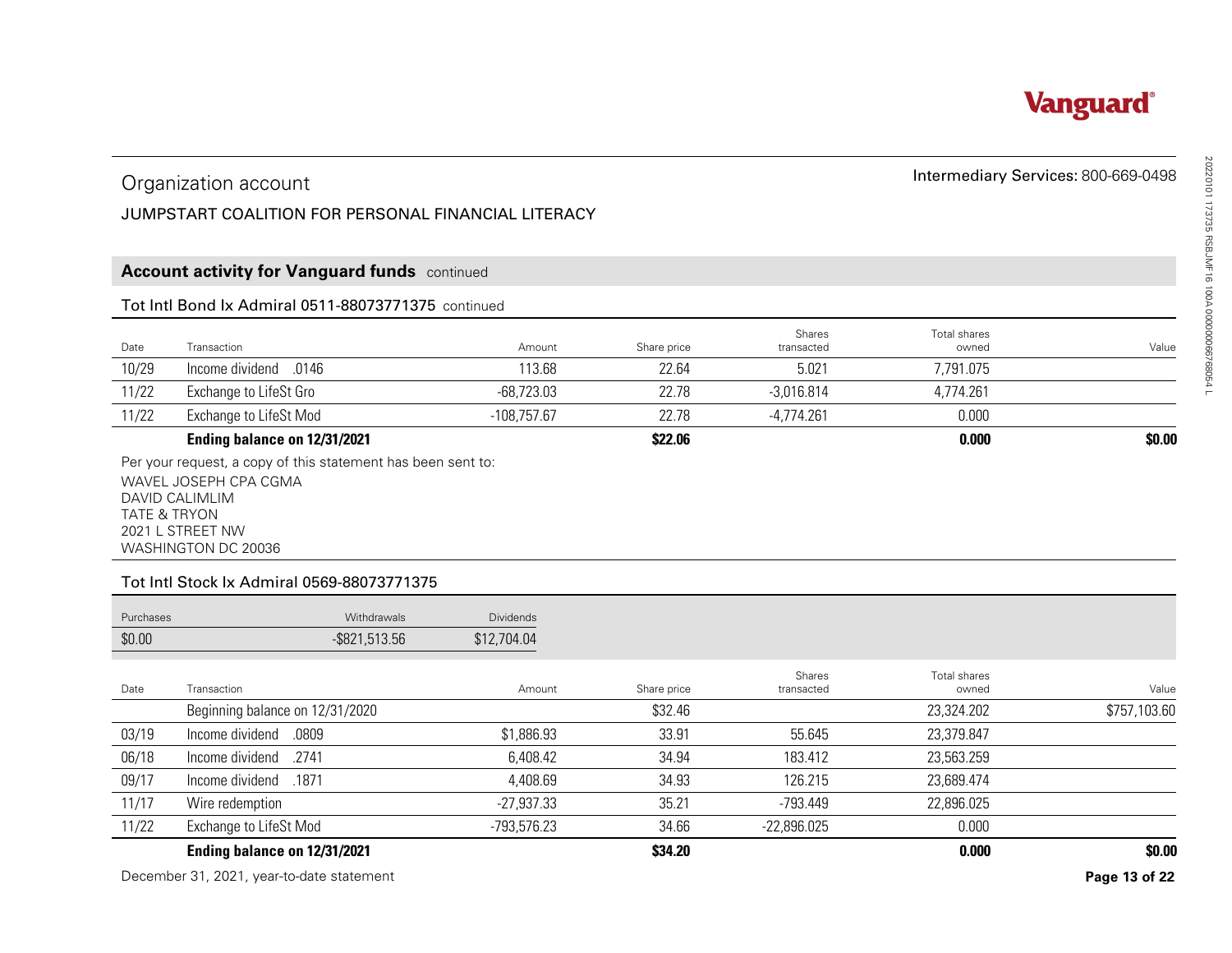

#### JUMPSTART COALITION FOR PERSONAL FINANCIAL LITERACY

#### **Account activity for Vanguard funds** continued

#### Tot Intl Stock Ix Admiral 0569-88073771375 continued

#### Total Bond Mkt Index Adm 0584-88073771375

| Purchases | <b>Withdrawals</b> | <b>Dividends</b> | Short-term<br>capital gains | Long-term<br>capital gains |
|-----------|--------------------|------------------|-----------------------------|----------------------------|
| \$0.00    | $-$ \$206,396.54   | \$3,461.56       | \$7.29                      | \$120.26                   |

|                         | Organization account                                                                                                                               | Intermediary Services: 800-669-0498 |                  |                             |                            |                       |                       |
|-------------------------|----------------------------------------------------------------------------------------------------------------------------------------------------|-------------------------------------|------------------|-----------------------------|----------------------------|-----------------------|-----------------------|
|                         | JUMPSTART COALITION FOR PERSONAL FINANCIAL LITERACY                                                                                                |                                     |                  |                             |                            |                       |                       |
|                         |                                                                                                                                                    |                                     |                  |                             |                            |                       |                       |
|                         | <b>Account activity for Vanguard funds</b> continued                                                                                               |                                     |                  |                             |                            |                       |                       |
|                         | Tot Intl Stock Ix Admiral 0569-88073771375 continued                                                                                               |                                     |                  |                             |                            |                       |                       |
| <b>TATE &amp; TRYON</b> | Per your request, a copy of this statement has been sent to:<br>WAVEL JOSEPH CPA CGMA<br>DAVID CALIMLIM<br>2021 L STREET NW<br>WASHINGTON DC 20036 |                                     |                  |                             |                            |                       |                       |
|                         | Total Bond Mkt Index Adm 0584-88073771375                                                                                                          |                                     |                  |                             |                            |                       |                       |
| Purchases               |                                                                                                                                                    | Withdrawals                         | <b>Dividends</b> | Short-term<br>capital gains | Long-term<br>capital gains |                       |                       |
| \$0.00                  |                                                                                                                                                    | $-$ \$206,396.54                    | \$3,461.56       | \$7.29                      | \$120.26                   |                       |                       |
|                         |                                                                                                                                                    |                                     |                  |                             |                            |                       |                       |
|                         | 30-day SEC yield as of 12/31/2021*                                                                                                                 |                                     | 1.57%            |                             |                            |                       |                       |
|                         | *Based on holdings' yield to maturity for last 30 days; distribution may differ. For updated information, visit vanguard.com.                      |                                     |                  |                             |                            |                       |                       |
| Date                    | Transaction                                                                                                                                        |                                     | Amount           | Share price                 | Shares<br>transacted       | Total shares<br>owned |                       |
|                         | Beginning balance on 12/31/2020                                                                                                                    |                                     |                  | \$11.62                     |                            | 18,164.690            |                       |
| 01/29                   | Income dividend                                                                                                                                    |                                     | \$336.93         | 11.51                       | 29.273                     | 18,193.963            |                       |
| 02/26                   | Income dividend                                                                                                                                    |                                     | 310.66           | 11.32                       | 27.443                     | 18,221.406            |                       |
| 03/31                   | Income dividend                                                                                                                                    |                                     | 332.83           | 11.14                       | 29.877                     | 18,251.283            |                       |
| 03/31                   | ST cap gain .0004                                                                                                                                  |                                     | 7.29             | 11.14                       | 0.654                      | 18,251.937            |                       |
| 03/31                   | LT cap gain .0066                                                                                                                                  |                                     | 120.26           | 11.14                       | 10.795                     | 18,262.732            |                       |
| 04/30                   | Income dividend                                                                                                                                    |                                     | 315.74           | 11.23                       | 28.116                     | 18,290.848            |                       |
| 05/28                   | Income dividend                                                                                                                                    |                                     | 320.97           | 11.24                       | 28.556                     | 18,319.404            | Value<br>\$211,073.70 |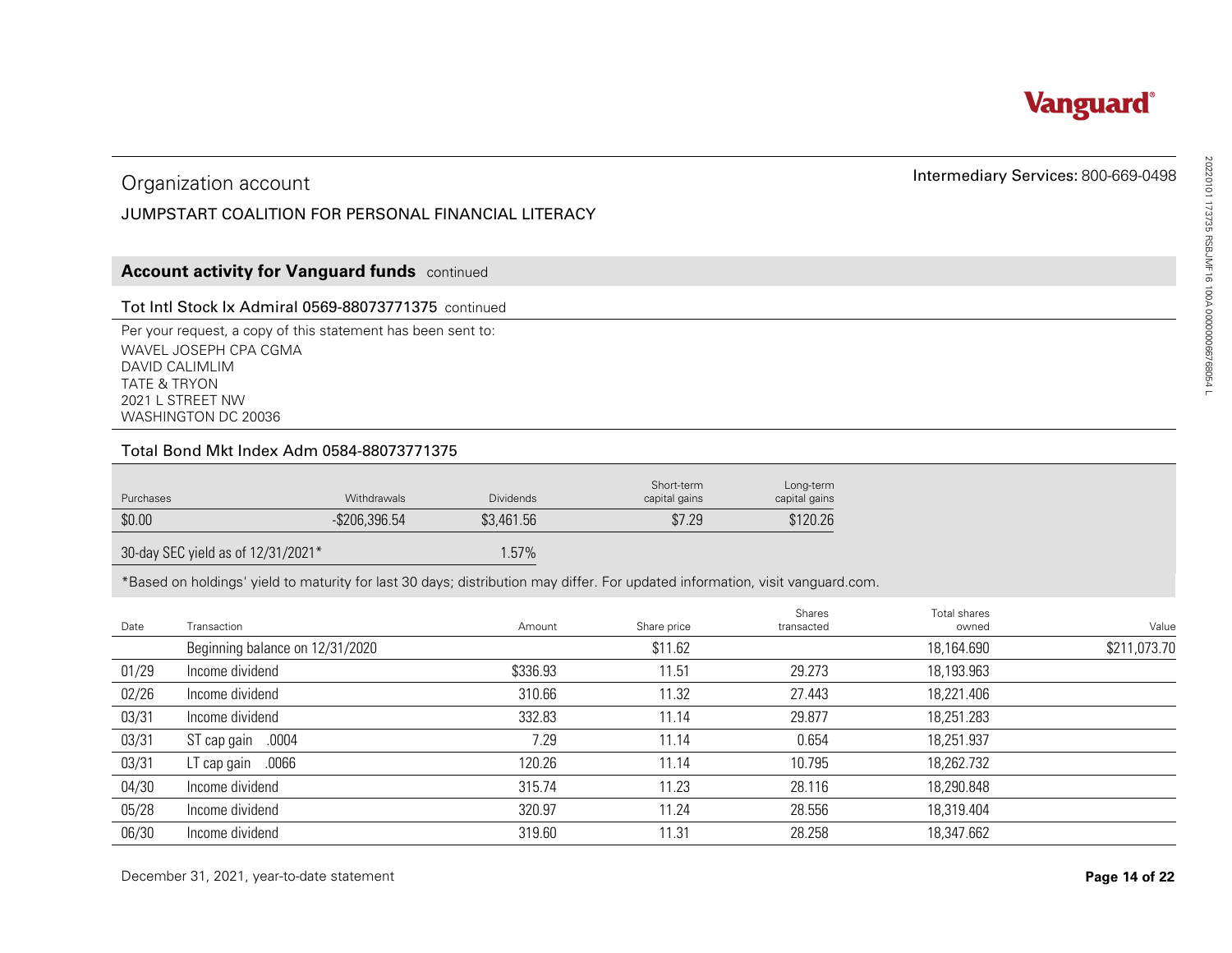

#### Organization account

#### JUMPSTART COALITION FOR PERSONAL FINANCIAL LITERACY

#### **Account activity for Vanguard funds** continued

#### Total Bond Mkt Index Adm 0584-88073771375 continued

|       | Organization account<br>JUMPSTART COALITION FOR PERSONAL FINANCIAL LITERACY |               |             |                      | Intermediary Services: 800-669-0498 |        |
|-------|-----------------------------------------------------------------------------|---------------|-------------|----------------------|-------------------------------------|--------|
|       | <b>Account activity for Vanguard funds</b> continued                        |               |             |                      |                                     |        |
|       | Total Bond Mkt Index Adm 0584-88073771375 continued                         |               |             |                      |                                     |        |
| Date  | Transaction                                                                 | Amount        | Share price | Shares<br>transacted | Total shares<br>owned               | Value  |
| 07/30 | Income dividend                                                             | 325.99        | 11.43       | 28.521               | 18,376.183                          |        |
| 08/31 | Income dividend                                                             | 325.65        | 11.39       | 28.591               | 18,404.774                          |        |
| 09/30 | Income dividend                                                             | 313.07        | 11.27       | 27.779               | 18,432.553                          |        |
| 10/29 | Income dividend                                                             | 322.60        | 11.25       | 28.676               | 18,461.229                          |        |
| 11/22 | Exchange to LifeSt Gro                                                      | $-206,396.54$ | 11.18       | $-18,461.229$        | 0.000                               |        |
| 11/22 | Dividend to LifeSt Gro                                                      | 237.52        |             |                      | 0.000                               |        |
|       | Ending balance on 12/31/2021                                                |               | \$11.19     |                      | 0.000                               | \$0.00 |

#### Total Stock Mkt Idx Adm 0585-88073771375

|                         | Organization account                                                                                                                               | Intermediary Services: 800-669-0498 |                      |                      |                       |               |
|-------------------------|----------------------------------------------------------------------------------------------------------------------------------------------------|-------------------------------------|----------------------|----------------------|-----------------------|---------------|
|                         | JUMPSTART COALITION FOR PERSONAL FINANCIAL LITERACY                                                                                                |                                     |                      |                      |                       |               |
|                         |                                                                                                                                                    |                                     |                      |                      |                       |               |
|                         | <b>Account activity for Vanguard funds</b> continued                                                                                               |                                     |                      |                      |                       |               |
|                         | Total Bond Mkt Index Adm 0584-88073771375 continued                                                                                                |                                     |                      |                      |                       |               |
| Date                    | Transaction                                                                                                                                        | Amount                              |                      | Shares<br>transacted | Total shares<br>owned | Value         |
| 07/30                   | Income dividend                                                                                                                                    | 325.99                              | Share price<br>11.43 | 28.521               | 18,376.183            |               |
| 08/31                   | Income dividend                                                                                                                                    | 325.65                              | 11.39                | 28.591               | 18,404.774            |               |
| 09/30                   | Income dividend                                                                                                                                    | 313.07                              | 11.27                | 27.779               | 18,432.553            |               |
| 10/29                   | Income dividend                                                                                                                                    | 322.60                              | 11.25                | 28.676               | 18,461.229            |               |
| 11/22                   | Exchange to LifeSt Gro                                                                                                                             | $-206,396.54$                       | 11.18                | $-18,461.229$        | 0.000                 |               |
| 11/22                   | Dividend to LifeSt Gro                                                                                                                             | 237.52                              |                      |                      | 0.000                 |               |
|                         | Ending balance on 12/31/2021                                                                                                                       |                                     | \$11.19              |                      | 0.000                 | \$0.00        |
| <b>TATE &amp; TRYON</b> | Per your request, a copy of this statement has been sent to:<br>WAVEL JOSEPH CPA CGMA<br>DAVID CALIMLIM<br>2021 L STREET NW<br>WASHINGTON DC 20036 |                                     |                      |                      |                       |               |
|                         | Total Stock Mkt Idx Adm 0585-88073771375                                                                                                           |                                     |                      |                      |                       |               |
| Purchases               | Withdrawals                                                                                                                                        | <b>Dividends</b>                    |                      |                      |                       |               |
| \$0.00                  | $-$ \$685,725.28                                                                                                                                   | \$5,825.16                          |                      |                      |                       |               |
| Date                    | Transaction                                                                                                                                        | Amount                              | Share price          | Shares<br>transacted | Total shares<br>owned | Value         |
|                         | Beginning balance on 12/31/2020                                                                                                                    |                                     | \$94.74              |                      | 5,805.999             | \$550,060.35  |
| 03/24                   | Income dividend<br>.3244                                                                                                                           | \$1,883.47                          | 98.19                | 19.182               | 5,825.181             |               |
| 06/23                   | .326<br>Income dividend                                                                                                                            | 1,899.01                            | 107.16               | 17.721               | 5,842.902             |               |
| 09/23                   | Income dividend<br>.3496                                                                                                                           | 2,042.68                            | 111.66               | 18.294               | 5,861.196             |               |
|                         | December 31, 2021, year-to-date statement                                                                                                          |                                     |                      |                      |                       | Page 15 of 22 |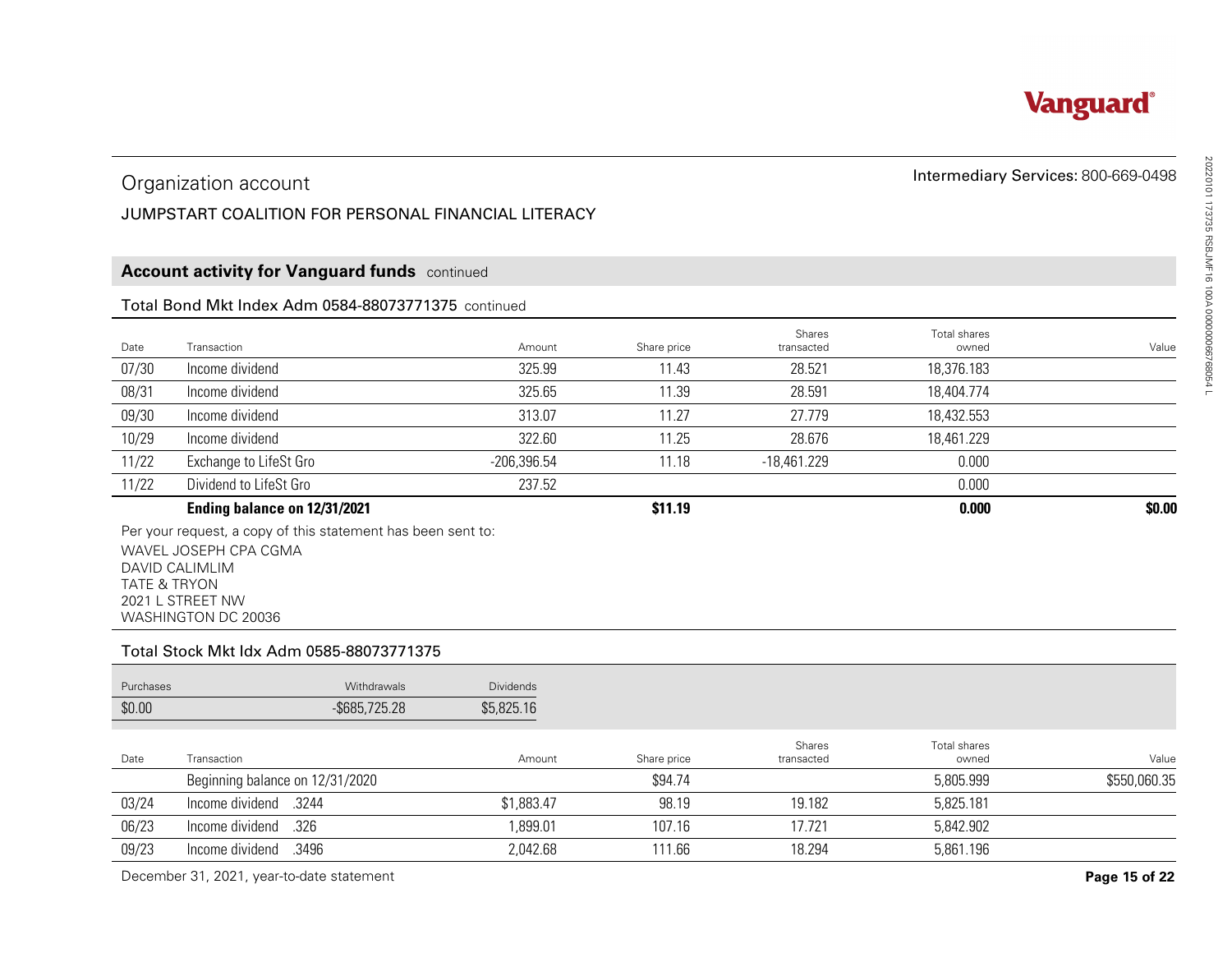

#### JUMPSTART COALITION FOR PERSONAL FINANCIAL LITERACY

#### **Account activity for Vanguard funds** continued

#### Total Stock Mkt Idx Adm 0585-88073771375 continued

|       | Organization account<br>JUMPSTART COALITION FOR PERSONAL FINANCIAL LITERACY |               |             |                             | Intermediary Services: 800-669-0498 |        |  |  |  |  |  |
|-------|-----------------------------------------------------------------------------|---------------|-------------|-----------------------------|-------------------------------------|--------|--|--|--|--|--|
|       | <b>Account activity for Vanguard funds</b> continued                        |               |             |                             |                                     |        |  |  |  |  |  |
|       | Total Stock Mkt Idx Adm 0585-88073771375 continued                          |               |             |                             |                                     |        |  |  |  |  |  |
| Date  | Transaction                                                                 | Amount        | Share price | <b>Shares</b><br>transacted | Total shares<br>owned               | Value  |  |  |  |  |  |
| 11/17 | Wire redemption                                                             | $-51,811.43$  | 117.66      | -440.349                    | 5,420.847                           |        |  |  |  |  |  |
| 11/22 | Exchange to LifeSt Mod                                                      | $-633,913.85$ | 116.94      | -5,420.847                  | 0.000                               |        |  |  |  |  |  |
|       | Ending balance on 12/31/2021                                                |               | \$117.56    |                             | 0.000                               | \$0.00 |  |  |  |  |  |
|       | Per your request a copy of this statement has been sent to:                 |               |             |                             |                                     |        |  |  |  |  |  |

#### U.S. Growth Fund Admiral 0523-88073771375

|                                           | Organization account                                                                  |                            | Intermediary Services: 800-669-0498 |                      |                       |                       |
|-------------------------------------------|---------------------------------------------------------------------------------------|----------------------------|-------------------------------------|----------------------|-----------------------|-----------------------|
|                                           | JUMPSTART COALITION FOR PERSONAL FINANCIAL LITERACY                                   |                            |                                     |                      |                       |                       |
|                                           |                                                                                       |                            |                                     |                      |                       |                       |
|                                           | <b>Account activity for Vanguard funds</b> continued                                  |                            |                                     |                      |                       |                       |
|                                           | Total Stock Mkt Idx Adm 0585-88073771375 continued                                    |                            |                                     |                      |                       |                       |
| Date                                      | Transaction                                                                           | Amount                     | Share price                         | Shares<br>transacted | Total shares<br>owned | Value                 |
| 11/17                                     | Wire redemption                                                                       | $-51,811.43$               | 117.66                              | $-440.349$           | 5,420.847             |                       |
| 11/22                                     | Exchange to LifeSt Mod                                                                | $-633,913.85$              | 116.94                              | $-5,420.847$         | 0.000                 |                       |
|                                           | Ending balance on 12/31/2021                                                          |                            |                                     |                      |                       |                       |
| DAVID CALIMLIM<br><b>TATE &amp; TRYON</b> | Per your request, a copy of this statement has been sent to:<br>WAVEL JOSEPH CPA CGMA |                            | \$117.56                            |                      | 0.000                 | \$0.00                |
|                                           | 2021 L STREET NW<br>WASHINGTON DC 20036<br>U.S. Growth Fund Admiral 0523-88073771375  |                            |                                     |                      |                       |                       |
| Purchases<br>\$0.00                       | Withdrawals<br>$-$ \$232,003.80                                                       | <b>Dividends</b><br>\$0.00 |                                     |                      |                       |                       |
| Date                                      | Transaction                                                                           | Amount                     | Share price                         | Shares<br>transacted | Total shares<br>owned |                       |
|                                           | Beginning balance on 12/31/2020                                                       |                            | \$169.97                            |                      | 1,159.162             | Value<br>\$197,022.77 |
| 11/17                                     | Wire redemption                                                                       | $-$5,585.61$               | 204.20                              | $-27.354$            | 1,131.808             |                       |
| 11/22                                     | <b>Exchange to LifeSt Mod</b>                                                         | $-226,418.19$              | 200.05                              | $-1,131.808$         | 0.000                 |                       |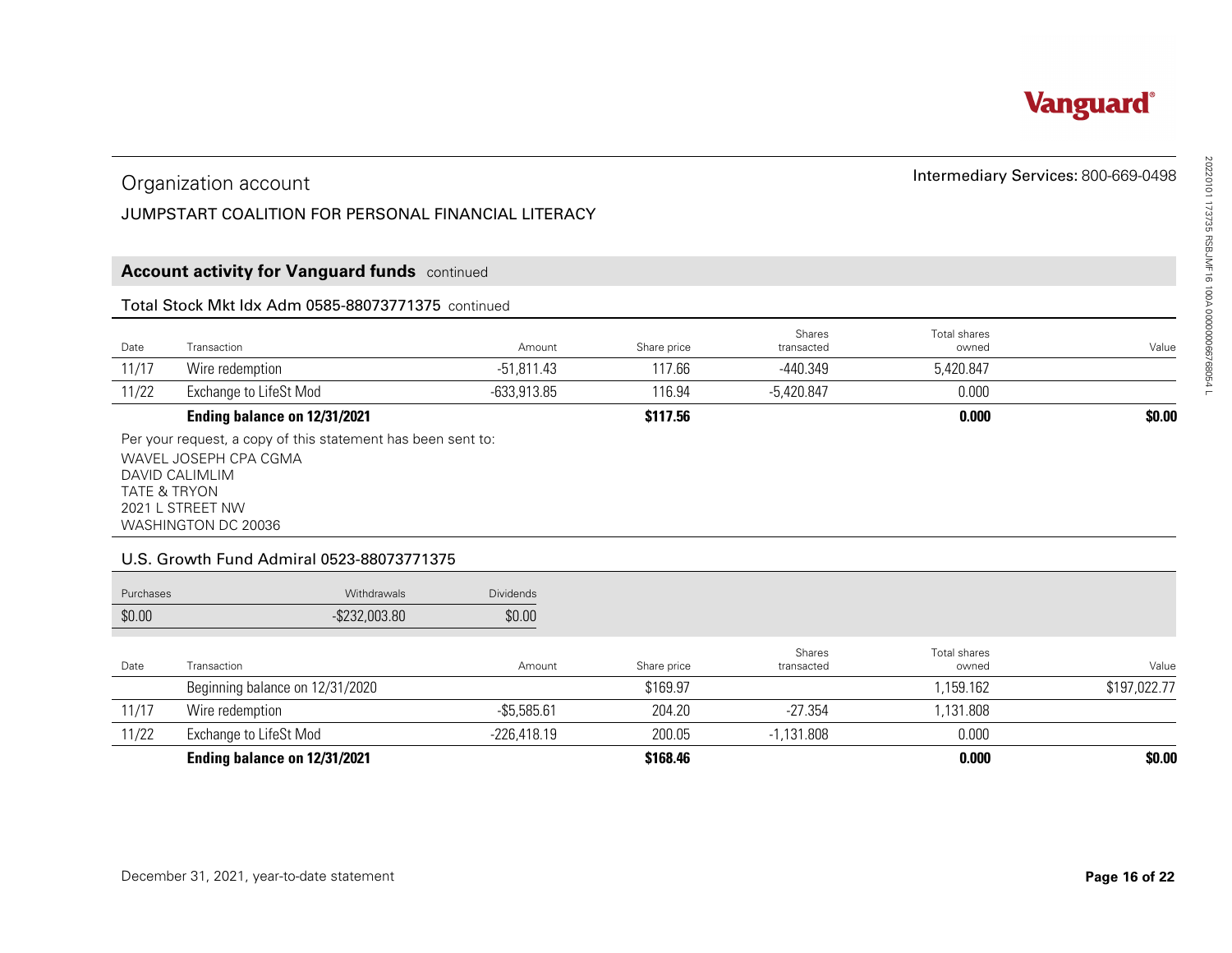

#### JUMPSTART COALITION FOR PERSONAL FINANCIAL LITERACY

#### **Account activity for Vanguard funds** continued

#### U.S. Growth Fund Admiral 0523-88073771375 continued

#### Windsor II Fund Adm 0573-88073771375

| <b>Purchases</b> | <b>Withdrawals</b> | <b>Dividends</b> |
|------------------|--------------------|------------------|
| \$0.00           | $-$ \$255,664.14   | \$1,412.25       |

|                         | Organization account                                                                                                                               |               |             |                      |                       | Intermediary Services: 800-669-0498 |
|-------------------------|----------------------------------------------------------------------------------------------------------------------------------------------------|---------------|-------------|----------------------|-----------------------|-------------------------------------|
|                         | JUMPSTART COALITION FOR PERSONAL FINANCIAL LITERACY                                                                                                |               |             |                      |                       |                                     |
|                         |                                                                                                                                                    |               |             |                      |                       |                                     |
|                         | <b>Account activity for Vanguard funds</b> continued                                                                                               |               |             |                      |                       |                                     |
|                         | U.S. Growth Fund Admiral 0523-88073771375 continued                                                                                                |               |             |                      |                       |                                     |
| <b>TATE &amp; TRYON</b> | Per your request, a copy of this statement has been sent to:<br>WAVEL JOSEPH CPA CGMA<br>DAVID CALIMLIM<br>2021 L STREET NW<br>WASHINGTON DC 20036 |               |             |                      |                       |                                     |
|                         | Windsor II Fund Adm 0573-88073771375                                                                                                               |               |             |                      |                       |                                     |
| Purchases               | Withdrawals                                                                                                                                        | Dividends     |             |                      |                       |                                     |
| \$0.00                  | $-$ \$255,664.14                                                                                                                                   | \$1,412.25    |             |                      |                       |                                     |
| Date                    | Transaction                                                                                                                                        | Amount        | Share price | Shares<br>transacted | Total shares<br>owned | Value                               |
|                         | Beginning balance on 12/31/2020                                                                                                                    |               | \$68.69     |                      | 2,921.494             | \$200,677.42                        |
| 06/18                   | Income dividend<br>.4834                                                                                                                           | \$1,412.25    | 78.76       | 17.931               | 2,939.425             |                                     |
| 11/17                   | Wire redemption                                                                                                                                    | $-24,970.00$  | 87.42       | $-285.633$           | 2,653.792             |                                     |
| 11/22                   | Exchange to LifeSt Mod                                                                                                                             | $-230,694.14$ | 86.93       | $-2,653.792$         | 0.000                 |                                     |
|                         | Ending balance on 12/31/2021                                                                                                                       |               | \$81.87     |                      | 0.000                 | \$0.00                              |
| <b>TATE &amp; TRYON</b> | Per your request, a copy of this statement has been sent to:<br>WAVEL JOSEPH CPA CGMA<br>DAVID CALIMLIM<br>2021 L STREET NW<br>WASHINGTON DC 20036 |               |             |                      |                       |                                     |
|                         | For more cost basis information go to investor vanguard com/taxes/cost-basis.                                                                      |               |             |                      |                       |                                     |
|                         | December 31, 2021, year-to-date statement                                                                                                          |               |             |                      |                       | Page 17 of 22                       |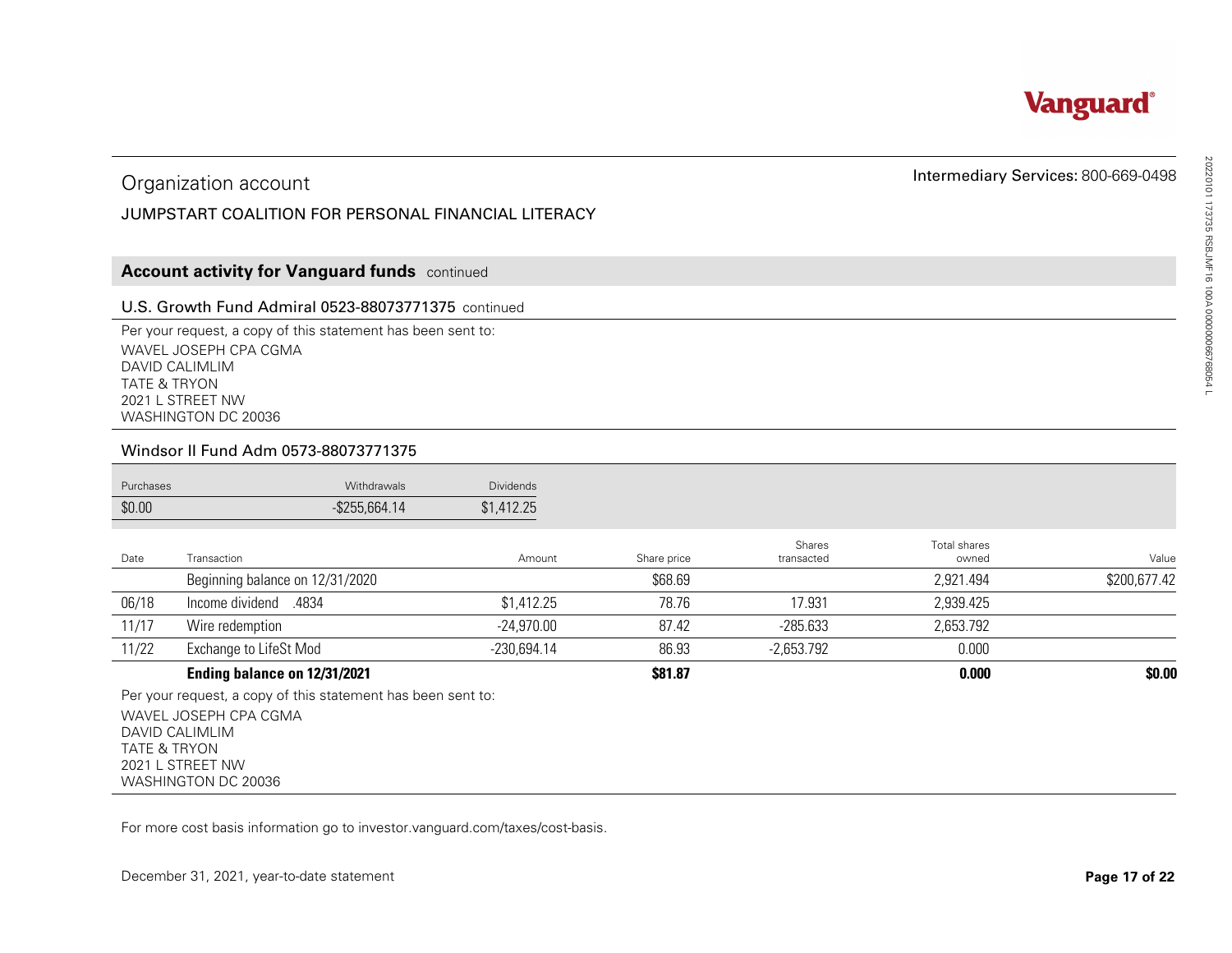#### JUMPSTART COALITION FOR PERSONAL FINANCIAL LITERACY

#### **Realized gains and losses**

#### **Vanguard funds**

#### Explorer Fund Admiral 5024-88073771375

| Organization account                              |                                           |                                                                                                                                                                                                                                                                                                                                                                                                                                                                                                                                                                                                                                                                                                                                                             | Intermediary Services: 800-669-0498 |                         |                         |                 |                               |
|---------------------------------------------------|-------------------------------------------|-------------------------------------------------------------------------------------------------------------------------------------------------------------------------------------------------------------------------------------------------------------------------------------------------------------------------------------------------------------------------------------------------------------------------------------------------------------------------------------------------------------------------------------------------------------------------------------------------------------------------------------------------------------------------------------------------------------------------------------------------------------|-------------------------------------|-------------------------|-------------------------|-----------------|-------------------------------|
|                                                   |                                           | JUMPSTART COALITION FOR PERSONAL FINANCIAL LITERACY                                                                                                                                                                                                                                                                                                                                                                                                                                                                                                                                                                                                                                                                                                         |                                     |                         |                         |                 |                               |
| <b>Realized gains and losses</b>                  |                                           |                                                                                                                                                                                                                                                                                                                                                                                                                                                                                                                                                                                                                                                                                                                                                             |                                     |                         |                         |                 |                               |
|                                                   |                                           | You can get cost basis information for both realized and unrealized gains and losses for your Vanguard account at vanguard.com.                                                                                                                                                                                                                                                                                                                                                                                                                                                                                                                                                                                                                             |                                     |                         |                         |                 |                               |
| <b>Vanguard funds</b>                             |                                           | Some or all of this information may be reported to the IRS on Form 1099-B Proceeds from Broker and Barter Exchange Transactions. Vanguard provides cost<br>basis information using the average cost method for mutual funds and first in, first out for other holdings, unless you've selected another method. You may<br>want to consult a tax advisor to determine the appropriate method for you. Certain adjustments may change the basis we're currently reporting to you. In<br>that event, we'll send you revised realized gain and loss information. A dash indicates the information on our system was incomplete at the time this<br>document was generated. See IRS Publication 550 (Investment Income and Expenses) for additional information. |                                     |                         |                         |                 |                               |
|                                                   | Explorer Fund Admiral 5024-88073771375    |                                                                                                                                                                                                                                                                                                                                                                                                                                                                                                                                                                                                                                                                                                                                                             |                                     |                         |                         |                 |                               |
| Term                                              | Date sold                                 | Quantity                                                                                                                                                                                                                                                                                                                                                                                                                                                                                                                                                                                                                                                                                                                                                    | Proceeds                            | Total cost              | Gain/Loss               | Disallowed loss | Total gain/<br>Allowable loss |
| Short-term<br>Long-term                           | 11/17<br>11/17                            | 0.000<br>17.825                                                                                                                                                                                                                                                                                                                                                                                                                                                                                                                                                                                                                                                                                                                                             | \$0.00<br>2,586.58                  | \$0.00<br>1,613.13      | \$0.00<br>973.45        | \$0.00<br>0.00  | \$0.00<br>973.45              |
| Short-term<br>Long-term                           | 11/22<br>11/22                            | 56.414<br>638.653                                                                                                                                                                                                                                                                                                                                                                                                                                                                                                                                                                                                                                                                                                                                           | \$8,025.46<br>90,854.77             | \$5,105.36<br>57,796.83 | \$2,920.10<br>33,057.94 | \$0.00<br>0.00  | \$2,920.10<br>33,057.94       |
| <b>Total short-term</b><br><b>Total long-term</b> | <b>Various</b><br><b>Various</b>          | 56.414<br>656.478                                                                                                                                                                                                                                                                                                                                                                                                                                                                                                                                                                                                                                                                                                                                           | \$8,025.46<br>93,441.35             | \$5,105.36<br>59,409.96 | \$2,920.10<br>34,031.39 | \$0.00<br>0.00  | \$2,920.10<br>34,031.39       |
|                                                   | Inter-Term Invest-Gr Adm 0571-88073771375 |                                                                                                                                                                                                                                                                                                                                                                                                                                                                                                                                                                                                                                                                                                                                                             |                                     |                         |                         |                 |                               |
| <b>Term</b>                                       | Date sold                                 | Quantity                                                                                                                                                                                                                                                                                                                                                                                                                                                                                                                                                                                                                                                                                                                                                    | Proceeds                            | Total cost              | Gain/Loss               | Disallowed loss | Total gain/<br>Allowable loss |
| Short-term<br>Long-term                           | 11/22<br>11/22                            | 363.751<br>6,383.608                                                                                                                                                                                                                                                                                                                                                                                                                                                                                                                                                                                                                                                                                                                                        | \$3,633.87<br>63,772.25             | \$3,575.37<br>62,745.34 | \$58.50<br>1,026.91     | \$0.00<br>0.00  | \$58.50<br>1,026.91           |
|                                                   | LifeStrategy Mod Growth 0914-88073771375  |                                                                                                                                                                                                                                                                                                                                                                                                                                                                                                                                                                                                                                                                                                                                                             |                                     |                         |                         |                 |                               |
| Term                                              | Date sold                                 | Quantity                                                                                                                                                                                                                                                                                                                                                                                                                                                                                                                                                                                                                                                                                                                                                    | Proceeds                            | Total cost              | Gain/Loss               | Disallowed loss | Total gain/<br>Allowable loss |
| Short-term<br>Long-term                           | 12/20<br>12/20                            | 2,955.956<br>0.000                                                                                                                                                                                                                                                                                                                                                                                                                                                                                                                                                                                                                                                                                                                                          | \$100,000.00<br>0.00                | \$101,832.68<br>0.00    | $-$1,832.68$<br>0.00    | \$0.00<br>0.00  | $-$1,832.68$<br>0.00          |
|                                                   | December 31, 2021, year-to-date statement |                                                                                                                                                                                                                                                                                                                                                                                                                                                                                                                                                                                                                                                                                                                                                             |                                     |                         |                         |                 | Page 18 of 22                 |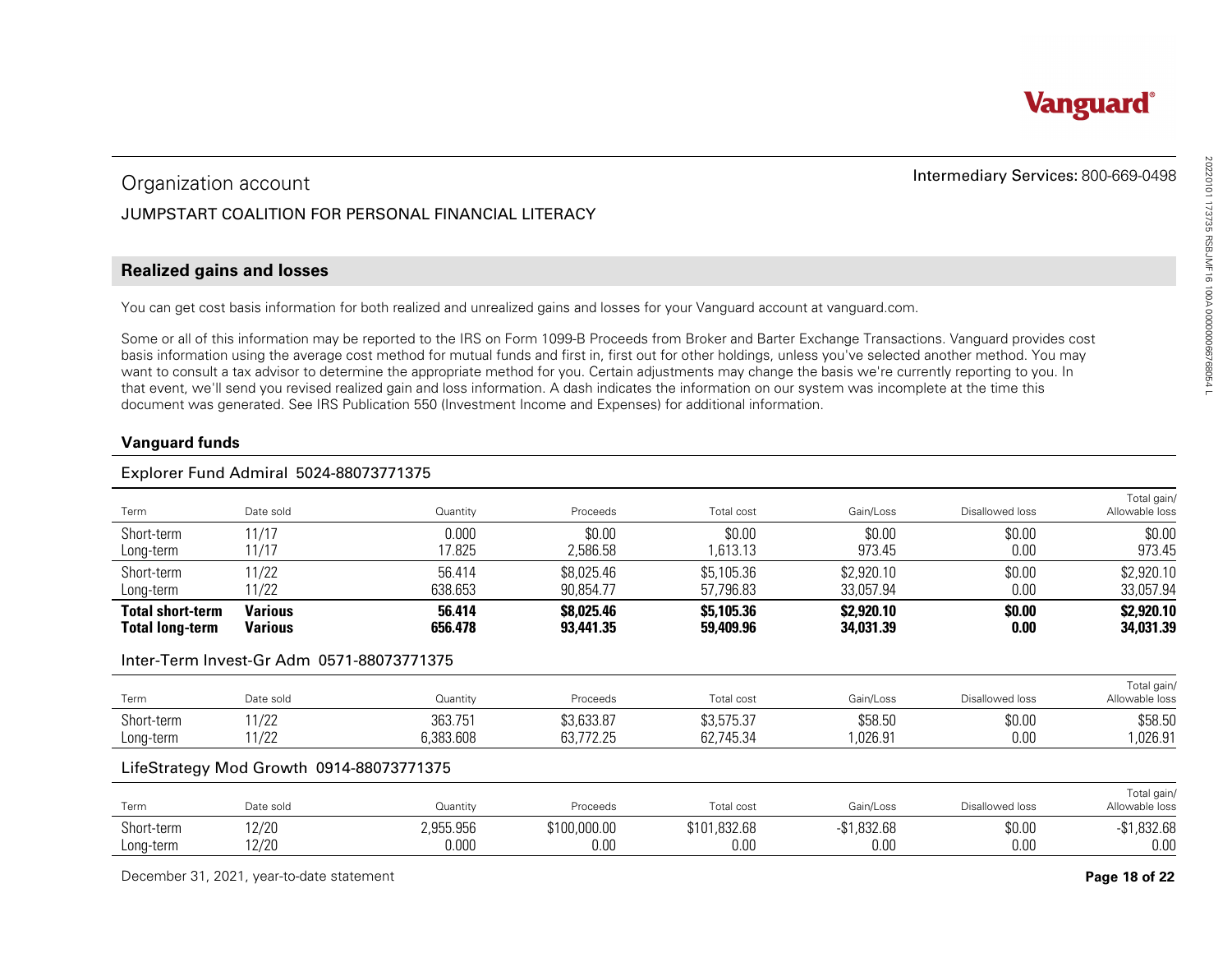#### JUMPSTART COALITION FOR PERSONAL FINANCIAL LITERACY

#### **Realized gains and losses** continued

#### Long-Term Invest-Gr Adm 0568-88073771375

| $-$<br>Term | Date sold                   | Quantity           | Proceeds   | Total cost         | Gain/Loss | Disallowed loss | <b>Total gain</b><br>Allowable loss |  |
|-------------|-----------------------------|--------------------|------------|--------------------|-----------|-----------------|-------------------------------------|--|
| Short-term  | 11 $100$<br>17 L L<br>11/22 | 282.701<br>122.761 | \$3,129.50 | \$3,065.90         | \$63.60   | \$0.00          | \$63.60                             |  |
| Long-term   | 17 L L                      |                    | 15,638.96  | 44,711.3P<br>טט. ו | 927.66    | 0.00            | 927.66                              |  |

#### Short-Term Invest-Gr Adm 0539-88073771375

|                                                        | Intermediary Services: 800-669-0498<br>Organization account |                                                     |                         |                         |                    |                 |                               |  |  |
|--------------------------------------------------------|-------------------------------------------------------------|-----------------------------------------------------|-------------------------|-------------------------|--------------------|-----------------|-------------------------------|--|--|
|                                                        |                                                             | JUMPSTART COALITION FOR PERSONAL FINANCIAL LITERACY |                         |                         |                    |                 |                               |  |  |
|                                                        |                                                             |                                                     |                         |                         |                    |                 |                               |  |  |
| Realized gains and losses continued                    |                                                             |                                                     |                         |                         |                    |                 |                               |  |  |
| Long-Term Invest-Gr Adm 0568-88073771375               |                                                             |                                                     |                         |                         |                    |                 |                               |  |  |
| Term                                                   | Date sold                                                   | Quantity                                            | Proceeds                | Total cost              | Gain/Loss          | Disallowed loss | Total gain/<br>Allowable loss |  |  |
| Short-term                                             | 11/22<br>11/22                                              | 282.701<br>4,122.761                                | \$3,129.50<br>45,638.96 | \$3,065.90<br>44,711.30 | \$63.60<br>927.66  | \$0.00<br>0.00  | \$63.60<br>927.66             |  |  |
| Long-term<br>Short-Term Invest-Gr Adm 0539-88073771375 |                                                             |                                                     |                         |                         |                    |                 |                               |  |  |
|                                                        |                                                             |                                                     |                         |                         |                    |                 | Total gain/                   |  |  |
| Term                                                   | Date sold                                                   | Quantity                                            | Proceeds                | Total cost              | Gain/Loss          | Disallowed loss | Allowable loss                |  |  |
| Short-term<br>Long-term                                | 02/04<br>02/04                                              | 0.000<br>259.875                                    | \$0.00<br>2,863.82      | \$0.00<br>2,779.79      | \$0.00<br>84.03    | \$0.00<br>0.00  | \$0.00<br>84.03               |  |  |
| Short-term                                             | 05/06                                                       | 0.000                                               | \$0.00                  | \$0.00                  | \$0.00             | \$0.00          | \$0.00                        |  |  |
| Long-term                                              | 05/06                                                       | 264.505                                             | 2,904.27                | 2,829.61                | 74.66              | 0.00            | 74.66                         |  |  |
| Short-term<br>Long-term                                | 08/05<br>08/05                                              | 0.000<br>271.439                                    | \$0.00<br>2,980.40      | \$0.00<br>2,904.10      | \$0.00<br>76.30    | \$0.00<br>0.00  | \$0.00<br>76.30               |  |  |
| Short-term                                             | 11/04                                                       | 0.000                                               | \$0.00                  | \$0.00                  | \$0.00             | \$0.00          | \$0.00                        |  |  |
| Long-term                                              | 11/04                                                       | 272.423                                             | 2,963.96                | 2,914.88                | 49.08              | 0.00            | 49.08                         |  |  |
| Short-term<br>Long-term                                | 11/18<br>11/18                                              | 0.000<br>141.197                                    | \$0.00<br>1,529.16      | \$0.00<br>1,510.78      | \$0.00<br>18.38    | \$0.00<br>0.00  | \$0.00<br>18.38               |  |  |
| Short-term                                             | 11/22                                                       | 137.540                                             | \$1,485.43              | \$1,471.66              | \$13.77            | \$0.00          | \$13.77                       |  |  |
| Long-term                                              | 11/22                                                       | 6,939.736                                           | 74,949.15               | 74,254.01               | 695.14             | 0.00            | 695.14                        |  |  |
| <b>Total short-term</b><br><b>Total long-term</b>      | <b>Various</b><br><b>Various</b>                            | 137.540<br>8,149.175                                | \$1,485.43<br>88,190.76 | \$1,471.66<br>87,193.17 | \$13.77<br>997.59  | \$0.00<br>0.00  | \$13.77<br>997.59             |  |  |
| Strategic Equity Fund 0114-88073771375                 |                                                             |                                                     |                         |                         |                    |                 |                               |  |  |
| Term                                                   | Date sold                                                   | Quantity                                            | Proceeds                | Total cost              | Gain/Loss          | Disallowed loss | Total gain/<br>Allowable loss |  |  |
| Short-term                                             | 11/17<br>11/17                                              | 0.000<br>254.072                                    | \$0.00<br>12,109.05     | \$0.00<br>7,264.93      | \$0.00<br>4,844.12 | \$0.00<br>0.00  | \$0.00<br>4,844.12            |  |  |
| Long-term<br>December 31, 2021, year-to-date statement |                                                             |                                                     |                         |                         |                    |                 | Page 19 of 22                 |  |  |

| Term                    | Date sold             | Quantity         | Proceeds            | Total cost         | Gain/Loss          | Disallowed loss | Total gain/<br>Allowable loss |
|-------------------------|-----------------------|------------------|---------------------|--------------------|--------------------|-----------------|-------------------------------|
| Short-term<br>Long-term | $111 -$<br>.<br>14/17 | 0.000<br>254.072 | \$0.00<br>12,109.05 | \$0.00<br>7,264.93 | \$0.00<br>4,844.12 | \$0.00<br>0.00  | \$0.00<br>4,844.12            |

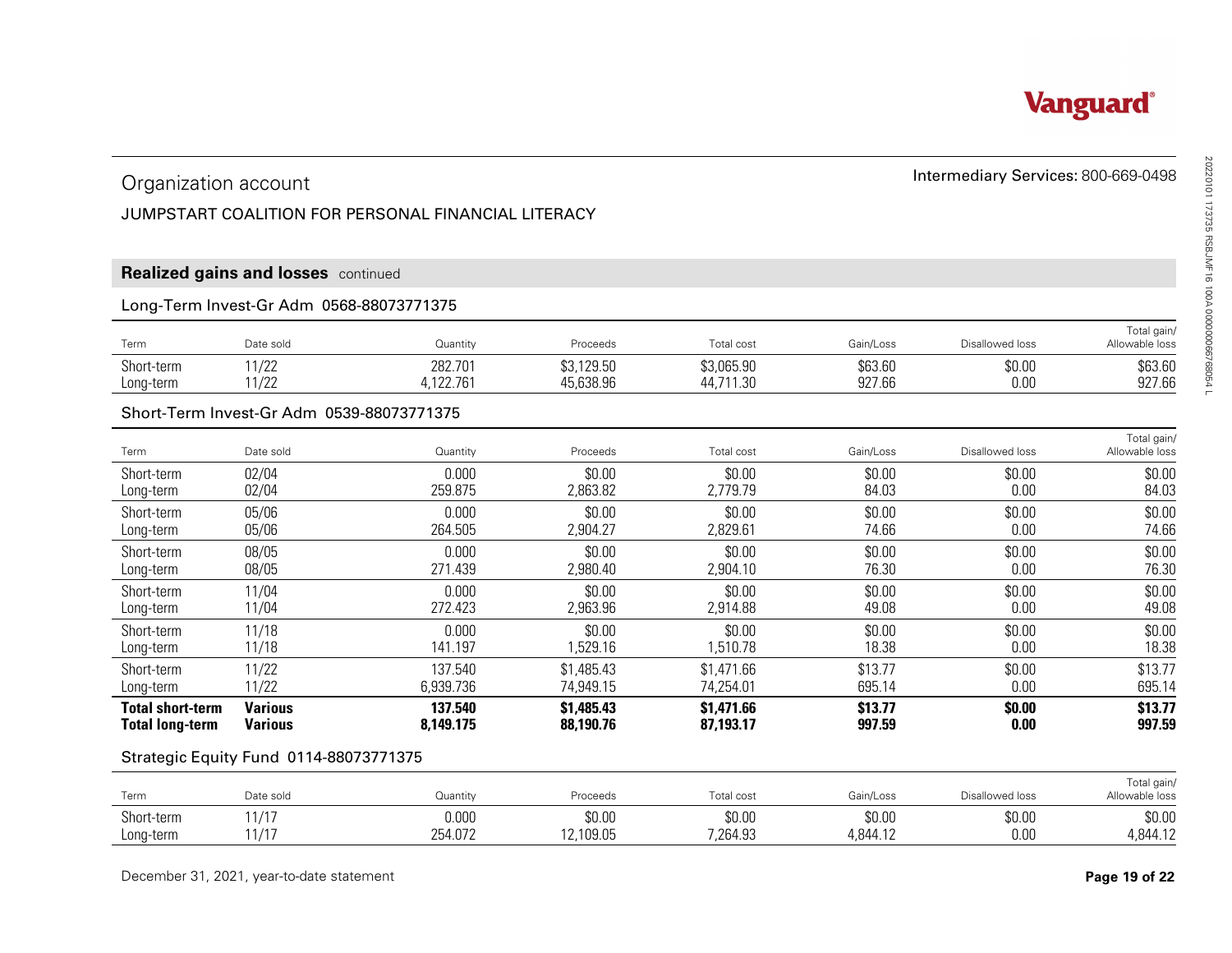

# Intermediary Services: 800-669-0498 Organization account

#### JUMPSTART COALITION FOR PERSONAL FINANCIAL LITERACY

#### **Realized gains and losses** continued

#### Strategic Equity Fund 0114-88073771375 continued

| Long-term<br><b>Total short-term</b> | 11/22<br><b>Various</b> | ?,068.299<br>48.562 | 97,644.40<br>\$2,292.61 | 59,140.87<br>\$1,388.58 | 38,503.53<br>\$904.03 | 0.00<br>\$0.00  | 38,503.53<br>\$904.03         |  |
|--------------------------------------|-------------------------|---------------------|-------------------------|-------------------------|-----------------------|-----------------|-------------------------------|--|
| Short-term                           | 11/22                   | 48.562              | \$2,292.61              | \$1,388.58              | \$904.03              | \$0.00          | \$904.03                      |  |
| Term                                 | Date sold               | Quantity            | Proceeds                | <b>Total cost</b>       | Gain/Loss             | Disallowed loss | Total gain/<br>Allowable loss |  |

#### Tot Intl Bond Ix Admiral 0511-88073771375

| <b>Total short-term</b><br><b>Total long-term</b> | 11/22<br>11/22 | 76.359<br>7.714.716 | \$1,739.46<br>175.741.24 | \$1,593.78<br>161.025.55 | \$145.68<br>14,715.69 | \$0.00<br>0.00  | \$145.68<br>14,715.69         |
|---------------------------------------------------|----------------|---------------------|--------------------------|--------------------------|-----------------------|-----------------|-------------------------------|
| Long-term                                         | 11/22          | 4,697.902           | 107,018.21               | 98,057.05                | 8.961.16              | $0.00\,$        | 8,961.16                      |
| Short-term                                        | 11/22          | 76.359              | \$1,739.46               | \$1,593.78               | \$145.68              | \$0.00          | \$145.68                      |
| Long-term                                         | 11/22          | 3,016.814           | 68,723.03                | 62,968.50                | 5,754.53              | 0.00            | 5,754.53                      |
| Short-term                                        | 11/22          | 0.000               | \$0.00                   | \$0.00                   | \$0.00                | \$0.00          | \$0.00                        |
| Term                                              | Date sold      | Quantity            | Proceeds                 | Total cost               | Gain/Loss             | Disallowed loss | Total gain/<br>Allowable loss |

#### Tot Intl Stock Ix Admiral 0569-88073771375

| Organization account                              |                                            |                                                     |                           |                           |                          | Intermediary Services: 800-669-0498 |                               |
|---------------------------------------------------|--------------------------------------------|-----------------------------------------------------|---------------------------|---------------------------|--------------------------|-------------------------------------|-------------------------------|
|                                                   |                                            | JUMPSTART COALITION FOR PERSONAL FINANCIAL LITERACY |                           |                           |                          |                                     |                               |
|                                                   | <b>Realized gains and losses</b> continued |                                                     |                           |                           |                          |                                     |                               |
|                                                   |                                            | Strategic Equity Fund 0114-88073771375 continued    |                           |                           |                          |                                     |                               |
| Term                                              | Date sold                                  | Quantity                                            | Proceeds                  | Total cost                | Gain/Loss                | Disallowed loss                     | Total gain/<br>Allowable loss |
| Short-term<br>Long-term                           | 11/22<br>11/22                             | 48.562<br>2,068.299                                 | \$2,292.61<br>97,644.40   | \$1,388.58<br>59,140.87   | \$904.03<br>38,503.53    | \$0.00<br>0.00                      | \$904.03<br>38,503.53         |
| <b>Total short-term</b><br><b>Total long-term</b> | <b>Various</b><br><b>Various</b>           | 48.562<br>2,322.371                                 | \$2,292.61<br>109,753.45  | \$1,388.58<br>66,405.80   | \$904.03<br>43,347.65    | \$0.00<br>0.00                      | \$904.03<br>43,347.65         |
|                                                   | Tot Intl Bond Ix Admiral 0511-88073771375  |                                                     |                           |                           |                          |                                     |                               |
| Term                                              | Date sold                                  | Quantity                                            | Proceeds                  | Total cost                | Gain/Loss                | Disallowed loss                     | Total gain/<br>Allowable loss |
| Short-term<br>Long-term                           | 11/22<br>11/22                             | 0.000<br>3,016.814                                  | \$0.00<br>68,723.03       | \$0.00<br>62,968.50       | \$0.00<br>5,754.53       | \$0.00<br>0.00                      | \$0.00<br>5,754.53            |
| Short-term<br>Long-term                           | 11/22<br>11/22                             | 76.359<br>4,697.902                                 | \$1,739.46<br>107,018.21  | \$1,593.78<br>98,057.05   | \$145.68<br>8,961.16     | \$0.00<br>0.00                      | \$145.68<br>8,961.16          |
| <b>Total short-term</b><br><b>Total long-term</b> | 11/22<br>11/22                             | 76.359<br>7,714.716                                 | \$1,739.46<br>175,741.24  | \$1,593.78<br>161,025.55  | \$145.68<br>14,715.69    | \$0.00<br>0.00                      | \$145.68<br>14,715.69         |
|                                                   | Tot Intl Stock Ix Admiral 0569-88073771375 |                                                     |                           |                           |                          |                                     |                               |
| Term                                              | Date sold                                  | Quantity                                            | Proceeds                  | Total cost                | Gain/Loss                | Disallowed loss                     | Total gain/<br>Allowable loss |
| Short-term<br>Long-term                           | 11/17<br>11/17                             | 0.000<br>793.449                                    | \$0.00<br>27,937.33       | \$0.00<br>22,063.16       | \$0.00<br>5,874.17       | \$0.00<br>0.00                      | \$0.00<br>5,874.17            |
| Short-term<br>Long-term                           | 11/22<br>11/22                             | 611.772<br>22,284.253                               | \$21,204.02<br>772,372.21 | \$17,011.33<br>619,650.44 | \$4,192.69<br>152,721.77 | \$0.00<br>0.00                      | \$4,192.69<br>152,721.77      |
| <b>Total short-term</b><br><b>Total long-term</b> | <b>Various</b><br><b>Various</b>           | 611.772<br>23,077.702                               | \$21,204.02<br>800,309.54 | \$17,011.33<br>641,713.60 | \$4,192.69<br>158,595.94 | \$0.00<br>0.00                      | \$4,192.69<br>158,595.94      |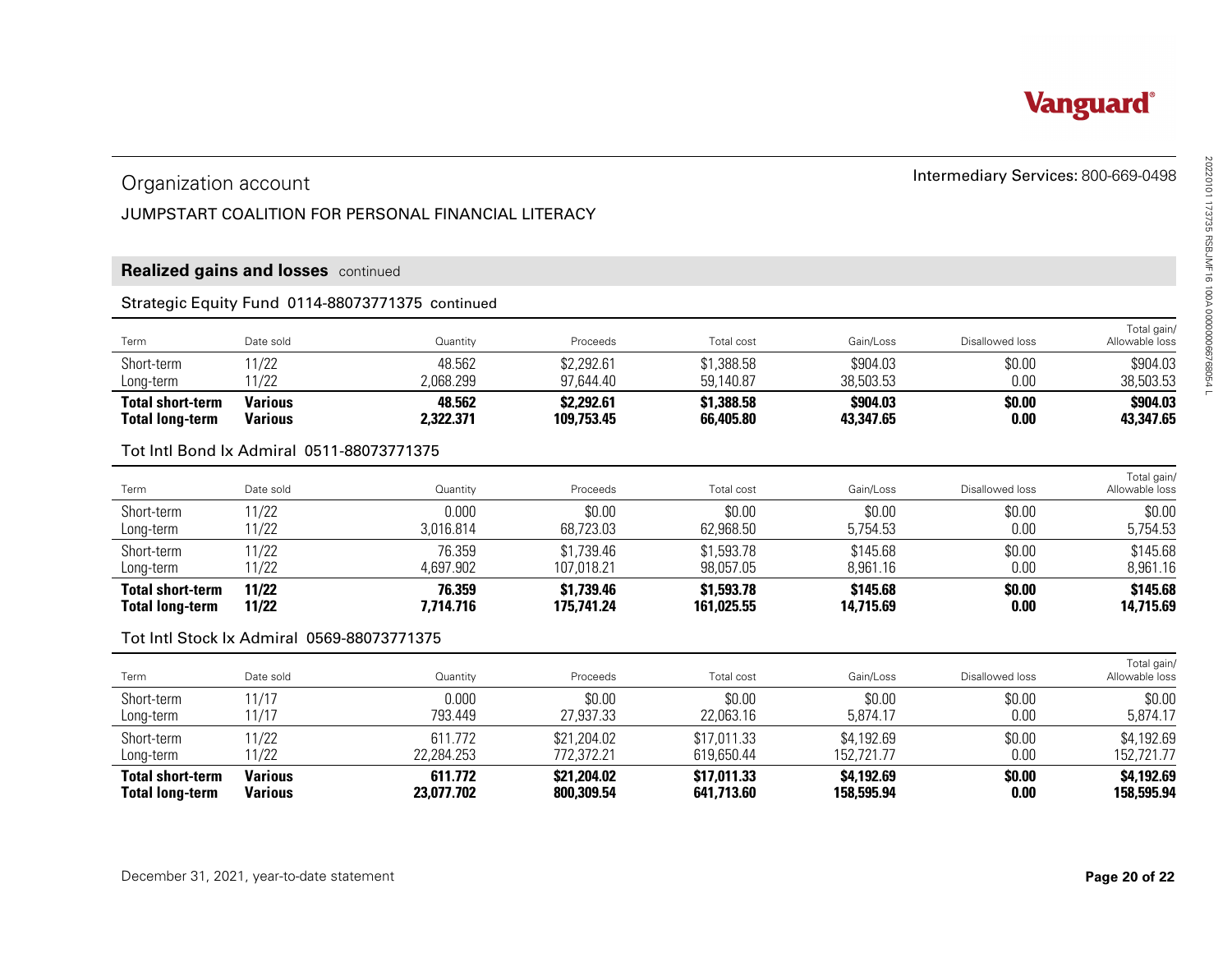# Intermediary Services: 800-669-0498 Organization account

#### JUMPSTART COALITION FOR PERSONAL FINANCIAL LITERACY

#### **Realized gains and losses** continued

#### Total Bond Mkt Index Adm 0584-88073771375

| $\sim$ $\sim$ $\sim$<br>Term | Date sold                      | Quantity              | Proceeds                 | Total cost               | Gain/Loss            | Disallowed loss | Total gain,<br>Allowable loss             |  |
|------------------------------|--------------------------------|-----------------------|--------------------------|--------------------------|----------------------|-----------------|-------------------------------------------|--|
| Short-term<br>Long-term      | 11 $100$<br>17 L L<br>11 $100$ | 385.809<br>18,075.420 | \$4,313.34<br>202,083.20 | \$4,141.38<br>194,025.92 | \$171.96<br>8,057.28 | \$0.00<br>0.00  | <b>\$171 QG</b><br>J I / I.YD<br>8,057.28 |  |
|                              | 1/LL                           |                       |                          |                          |                      |                 |                                           |  |

#### Total Stock Mkt Idx Adm 0585-88073771375

| Organization account                              |                                           |                                                     |                           |                          |                          | Intermediary Services: 800-669-0498 |                               |
|---------------------------------------------------|-------------------------------------------|-----------------------------------------------------|---------------------------|--------------------------|--------------------------|-------------------------------------|-------------------------------|
|                                                   |                                           | JUMPSTART COALITION FOR PERSONAL FINANCIAL LITERACY |                           |                          |                          |                                     |                               |
|                                                   |                                           |                                                     |                           |                          |                          |                                     |                               |
|                                                   | Realized gains and losses continued       |                                                     |                           |                          |                          |                                     |                               |
|                                                   | Total Bond Mkt Index Adm 0584-88073771375 |                                                     |                           |                          |                          |                                     |                               |
| Term                                              | Date sold                                 | Quantity                                            | Proceeds                  | Total cost               | Gain/Loss                | Disallowed loss                     | Total gain/<br>Allowable loss |
| Short-term                                        | 11/22                                     | 385.809                                             | \$4,313.34                | \$4,141.38               | \$171.96                 | \$0.00                              | \$171.96                      |
| Long-term                                         | 11/22                                     | 18,075.420                                          | 202,083.20                | 194,025.92               | 8,057.28                 | 0.00                                | 8,057.28                      |
|                                                   | Total Stock Mkt Idx Adm 0585-88073771375  |                                                     |                           |                          |                          |                                     |                               |
| Term                                              | Date sold                                 | Quantity                                            | Proceeds                  | Total cost               | Gain/Loss                | Disallowed loss                     | Total gain/<br>Allowable loss |
| Short-term<br>Long-term                           | 11/17<br>11/17                            | 0.000<br>440.349                                    | \$0.00<br>51,811.43       | \$0.00<br>21,714.26      | \$0.00<br>30,097.17      | \$0.00<br>0.00                      | \$0.00<br>30,097.17           |
| Short-term<br>Long-term                           | 11/22<br>11/22                            | 80.602<br>5,340.245                                 | \$9,425.60<br>624,488.25  | \$3,974.60<br>263,335.38 | \$5,451.00<br>361,152.87 | \$0.00<br>0.00                      | \$5,451.00<br>361,152.87      |
| <b>Total short-term</b><br><b>Total long-term</b> | <b>Various</b><br><b>Various</b>          | 80.602<br>5,780.594                                 | \$9,425.60<br>676,299.68  | \$3,974.60<br>285,049.64 | \$5,451.00<br>391,250.04 | \$0.00<br>0.00                      | \$5,451.00<br>391,250.04      |
|                                                   | U.S. Growth Fund Admiral 0523-88073771375 |                                                     |                           |                          |                          |                                     |                               |
| Term                                              | Date sold                                 | Quantity                                            | Proceeds                  | Total cost               | Gain/Loss                | Disallowed loss                     | Total gain/<br>Allowable loss |
| Short-term<br>Long-term                           | 11/17<br>11/17                            | 0.000<br>27.354                                     | \$0.00<br>5,585.61        | \$0.00<br>2,219.66       | \$0.00<br>3,365.95       | \$0.00<br>0.00                      | \$0.00<br>3,365.95            |
| Short-term                                        | 11/22<br>11/22                            | 51.087<br>1,080.721                                 | \$10,219.95<br>216,198.24 | \$4,145.48<br>87,695.88  | \$6,074.47<br>128,502.36 | \$0.00<br>0.00                      | \$6,074.47<br>128,502.36      |
| Long-term                                         | <b>Various</b>                            | 51.087                                              | \$10,219.95               | \$4,145.48               | \$6,074.47               | \$0.00                              | \$6,074.47                    |

#### U.S. Growth Fund Admiral 0523-88073771375

| Term                                              | Date sold                        | Quantity           | Proceeds                  | Total cost              | Gain/Loss                | Disallowed loss | Total gain/<br>Allowable loss |
|---------------------------------------------------|----------------------------------|--------------------|---------------------------|-------------------------|--------------------------|-----------------|-------------------------------|
| Short-term                                        | 11/17                            | 0.000              | \$0.00                    | \$0.00                  | \$0.00                   | \$0.00          | \$0.00                        |
| Long-term                                         | 11/17                            | 27.354             | 5,585.61                  | 2,219.66                | 3,365.95                 | 0.00            | 3,365.95                      |
| Short-term                                        | 11/22                            | 51.087             | \$10,219.95               | \$4,145.48              | \$6,074.47               | \$0.00          | \$6,074.47                    |
| Long-term                                         | 11/22                            | ,080.721           | 216,198.24                | 87.695.88               | 128,502.36               | 0.00            | 128,502.36                    |
| <b>Total short-term</b><br><b>Total long-term</b> | <b>Various</b><br><b>Various</b> | 51.087<br>.108.075 | \$10,219.95<br>221.783.85 | \$4,145.48<br>89.915.54 | \$6,074.47<br>131,868.31 | \$0.00<br>0.00  | \$6,074.47<br>131,868,31      |